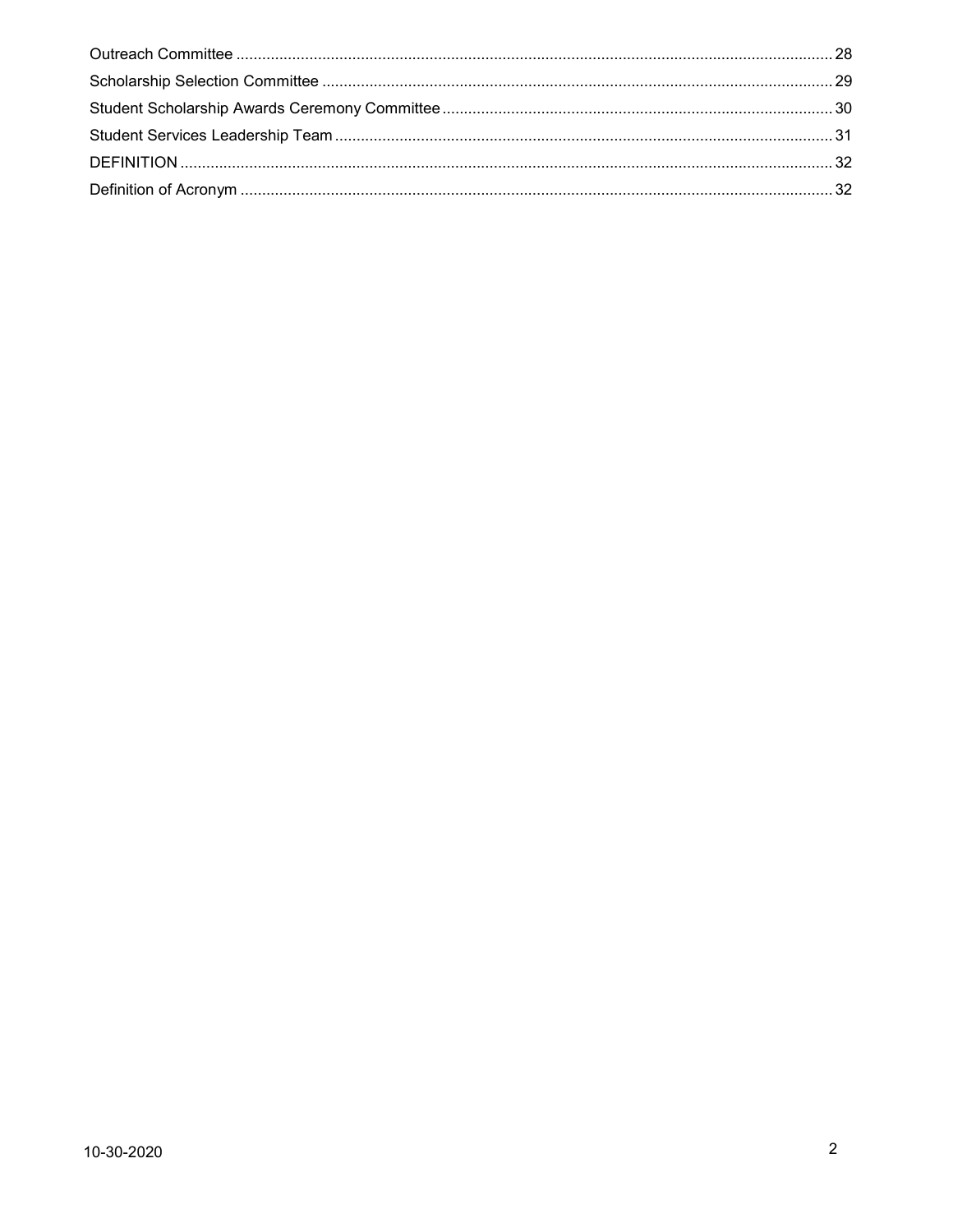# <span id="page-2-0"></span>**GOVERNANCE COMMITTEES**

#### <span id="page-2-1"></span>**Academic Senate**

Serves as policy making body for the Academic Senate; promotes the general welfare of Skyline College, its faculty, and the San Mateo County Community College District; represents the faculty in making recommendations to the administration of the College and the District Board of Trustees with respect to academic and professional matters; works toward the development and improvement of professional standards; provides for continuous study of faculty and College problems.

| 2019-2020                                 | 2020-2021                                                                   |
|-------------------------------------------|-----------------------------------------------------------------------------|
| Membership (elected by faculty)           | Membership (elected by faculty)                                             |
|                                           |                                                                             |
| Kathryn Browne, President                 | Leigh Anne Shaw, President                                                  |
| Jesse Raskin, Vice President              | Jesse Raskin, Vice President                                                |
| Jing Folsom, Secretary                    | Kim Saccio-Kent, Secretary                                                  |
| Mustafa Popal, Treasurer                  | Rika Yonemura-Fabian, Treasurer                                             |
|                                           | Kate Williams Browne, Past President (non-voting)                           |
| <b>Committee Chairs:</b>                  | <b>Committee Chairs:</b>                                                    |
| Jessica Hurless, Chair, Curriculum        |                                                                             |
|                                           | Jacqueline Escobar, Co-Chair, Ed Policy                                     |
| Nathan Jones, Chair, Ed Policy            | Jessica Hurless, Chair, Curriculum                                          |
| Rika Yonamura-Fabian, Chair, Professional | Bianca Rowden-Quince, Chair, Professional Personnel                         |
| Personnel                                 | <b>Division Representatives:</b>                                            |
|                                           | Carina Anttila-Suarez, STEM                                                 |
| <b>Division Representatives:</b>          | Lindsey Ayotte, LA                                                          |
| Carina Anttila-Suarez, SMT                | Vincent Chandler, LA                                                        |
| Younga Choi, SMT                          | Younga Choi, STEM                                                           |
| Dick Clair, BEPP                          | Dick Clair, BEPP                                                            |
| Barbara Cozonkoff, Adjunct                | Kevin Corsiglia, KAD (Spring 2021)                                          |
| Lisa Cresson, Adjunct, Spring             | Amir Esfahani, SS/CA                                                        |
| Jacquie Escobar, COUN                     | Jacquie Escobar, COUN                                                       |
| Jarrod Feiner, Language Arts              | Jarrod Feiner, Language Arts                                                |
| Bridget Fischer, SS/CA                    | Filipp Gleyzer, BEPP                                                        |
| Filipp Gleyzer, BEPP                      | Maryam Khan, STEM                                                           |
| Jennifer Merrill, SS/CA                   | Ame Maloney, ASLT (Spring 2021)                                             |
| Suzanne Poma, COUN                        | Jennifer Merrill, SS/CA                                                     |
| Bianca Rowden-Quince, ASLT                | Jude Navari, SS/CA                                                          |
| Tim Rottenberg, Adjunct - Fall            | Dino Nomicos, KAD (Fall 2020)                                               |
| Cassidy Ryan, CTE                         | Tim Rottenberg, Adjunct                                                     |
| Amber Steele, KAD                         | Cassidy Ryan, CTE                                                           |
| Erinn Struss, Language Arts               | Alberto Santellan, COUN                                                     |
| Pia Walawalkar, ASLT                      | Jessica Truglio, COUN                                                       |
|                                           | Sujatha (Suji) Veknataraman, Adjunct                                        |
| <b>Non-voting Representative</b>          | Pia Walawalkar, ASLT (Fall 2020)                                            |
| Paul Bissember - AFT                      | <b>Non-voting Representative</b>                                            |
| Alejandro Guzman - ASSC                   | Marianne Kaletzky - AFT                                                     |
| Nathan Jones - SEEED                      | Ernesto Hernandez, Guided Pathways                                          |
| Bianca Rowden-Quince - OER                | Nathan Jones, SEEED                                                         |
| Flor Lopez - CS (2019-20)                 | Flor Lopez, Classified Senate                                               |
| Marisa Thigpen - CS (2019-20)             | Nicole Porter, PD/CTTL                                                      |
| (will not be required in 2020-21)         | Ame Maloney- OER                                                            |
| <b>Student Equity - TBD</b>               | Marisa Thigpen, Classified Senate                                           |
|                                           | Carlos Ungo - ASSC                                                          |
| <b>Meeting Date/Time/Location</b>         |                                                                             |
| First and Third Thursdays of the month    |                                                                             |
|                                           | <b>Meeting Date/Time/Location</b><br>First and Third Thursdays of the month |
| 2:10 - 4:00 p.m.                          |                                                                             |
| Building 6, Room 6203                     | 2:10 - 4:00 p.m.                                                            |
|                                           | Building 6, Room 6203                                                       |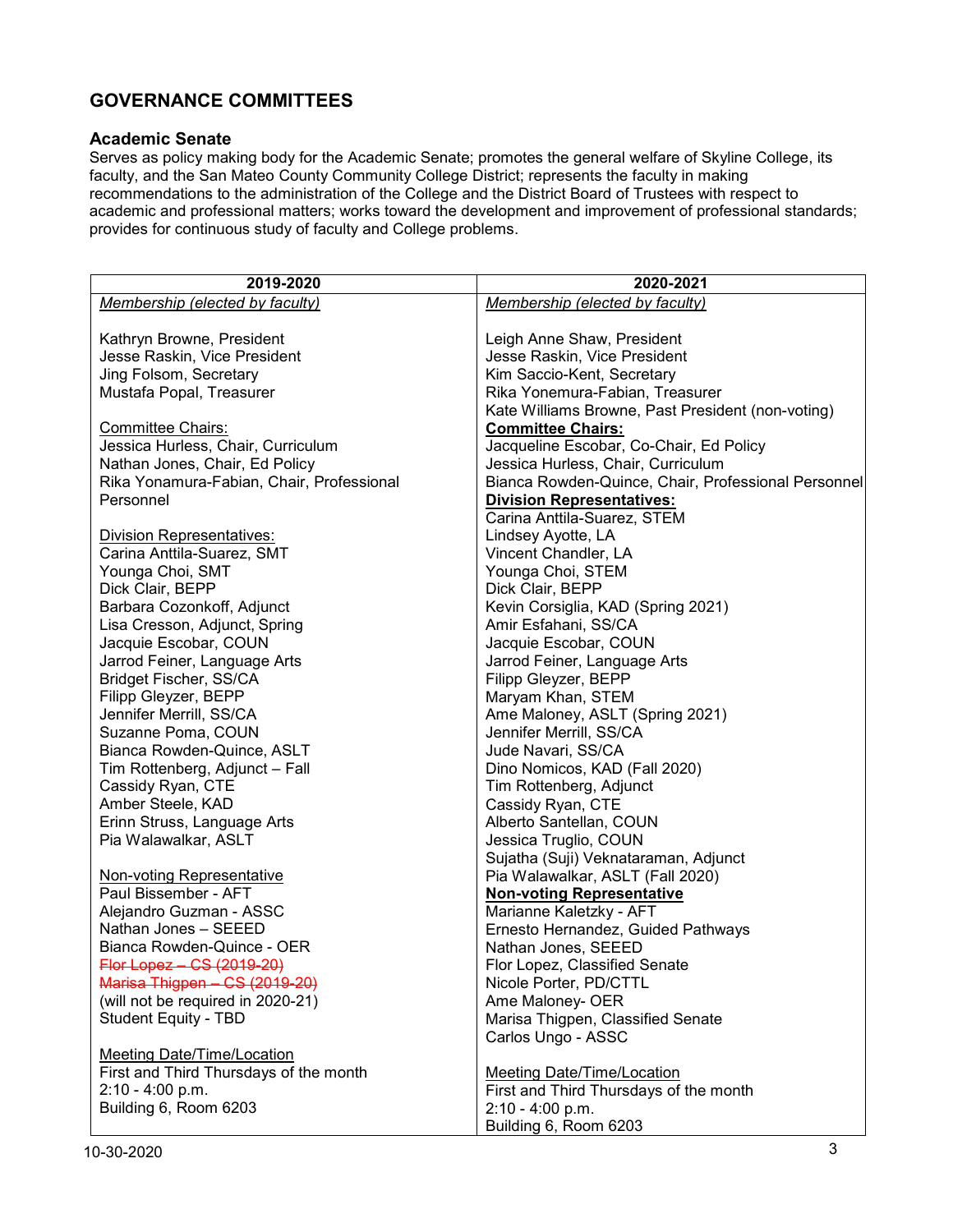#### <span id="page-3-0"></span>**Curriculum Committee**

The Curriculum Committee carries on regular review of the entire College curriculum; considers for recommendation all matters of administrative policy concerning the curriculum; considers for recommendation proposals for new courses and programs; recommends action on all deletions, classifications and changes in courses and programs.

| Membership (one to two elected faculty<br>Membership (one to two elected faculty<br>representatives from each division)<br>representatives from each division) |  |
|----------------------------------------------------------------------------------------------------------------------------------------------------------------|--|
|                                                                                                                                                                |  |
|                                                                                                                                                                |  |
| Jessica Hurless, Chair<br>Jessica Hurless, Chair                                                                                                               |  |
| Kristina Brower, BEPP Rep<br>Kristina Brower, BEPP Rep                                                                                                         |  |
| Anthony Brunicardi, KAD Rep<br>Anthony Brunicardi, KAD Rep                                                                                                     |  |
| Jacqueline Escobar, COUN Rep<br>Chris Collins, ASLT                                                                                                            |  |
| Kathleen Feinblum, LA Rep<br>Jacqueline Escobar, COUN Rep                                                                                                      |  |
| Safiyyah Forbes, SMT Rep<br>Jan Fosberg, KAD Rep                                                                                                               |  |
| Jan Fosberg, KAD Rep<br>Emilie Hein, STEM Rep                                                                                                                  |  |
| David Hasson, SMT Rep<br>Alpha Lewis, GLPS                                                                                                                     |  |
| Poh Kim Lim, ASLT Rep<br>Poh Kim Lim, ASLT Rep                                                                                                                 |  |
| Jude Navari, SS/CA Rep<br>Melissa Matthews, COUN                                                                                                               |  |
| Alberto Santellan, COUN Rep<br>Susanne Schubert, STEM Rep                                                                                                      |  |
| Erinn Struss, LA<br>Arthur Takayama, SS/CA Rep                                                                                                                 |  |
| Hellen Zhang, BEPP Rep<br>Arthur Takayama, SS/CA Rep                                                                                                           |  |
| Chris Watters, KAD Rep                                                                                                                                         |  |
| Jimmy Wong, SS/CA                                                                                                                                              |  |
| <b>Ex Officio Members</b><br>Hellen Zhang, BEPP Rep                                                                                                            |  |
| Marianne Beck, Articulation Officer                                                                                                                            |  |
| Christopher Collins, Distance Education Liaison                                                                                                                |  |
| Ex Officio Members<br>Luis Escobar, Dean, Counseling                                                                                                           |  |
| Carlos Ungo, ASSC Rep<br>Marianne Beck, Articulation Officer                                                                                                   |  |
| Adriana Johnston, Classified Senate Rep<br>Christopher Collins, Distance Education Liaison                                                                     |  |
| William Minnich, Dean of Enrollment Services<br>Luis Escobar, Dean, Counseling                                                                                 |  |
| Thomas Gower and Sara Tran, ASSC Rep<br>Jennifer Taylor-Mendoza, VP, Instruction                                                                               |  |
| Adriana Johnston, Classified Senate Rep                                                                                                                        |  |
| William Minnich, Dean of Enrollment Services<br>Sherrie Prasad, Recorder                                                                                       |  |
| Maria Norris, Staff Support to Curriculum Committee<br>Jennifer Taylor-Mendoza, VP, Instruction                                                                |  |
| Sherrie Prasad, Recorder                                                                                                                                       |  |
| Maria Norris, Staff Support to Curriculum Committee<br><b>Meeting Date/Time/Location</b>                                                                       |  |
| First and Third Wednesday of the month                                                                                                                         |  |
| $2:10 - 4:00$ p.m.                                                                                                                                             |  |
| Building 4, Room 4301<br><b>Meeting Date/Time/Location</b>                                                                                                     |  |
| First and Third Wednesday of the month                                                                                                                         |  |
| $2:10 - 4:00$ p.m.                                                                                                                                             |  |
| Building 4, Room 4301                                                                                                                                          |  |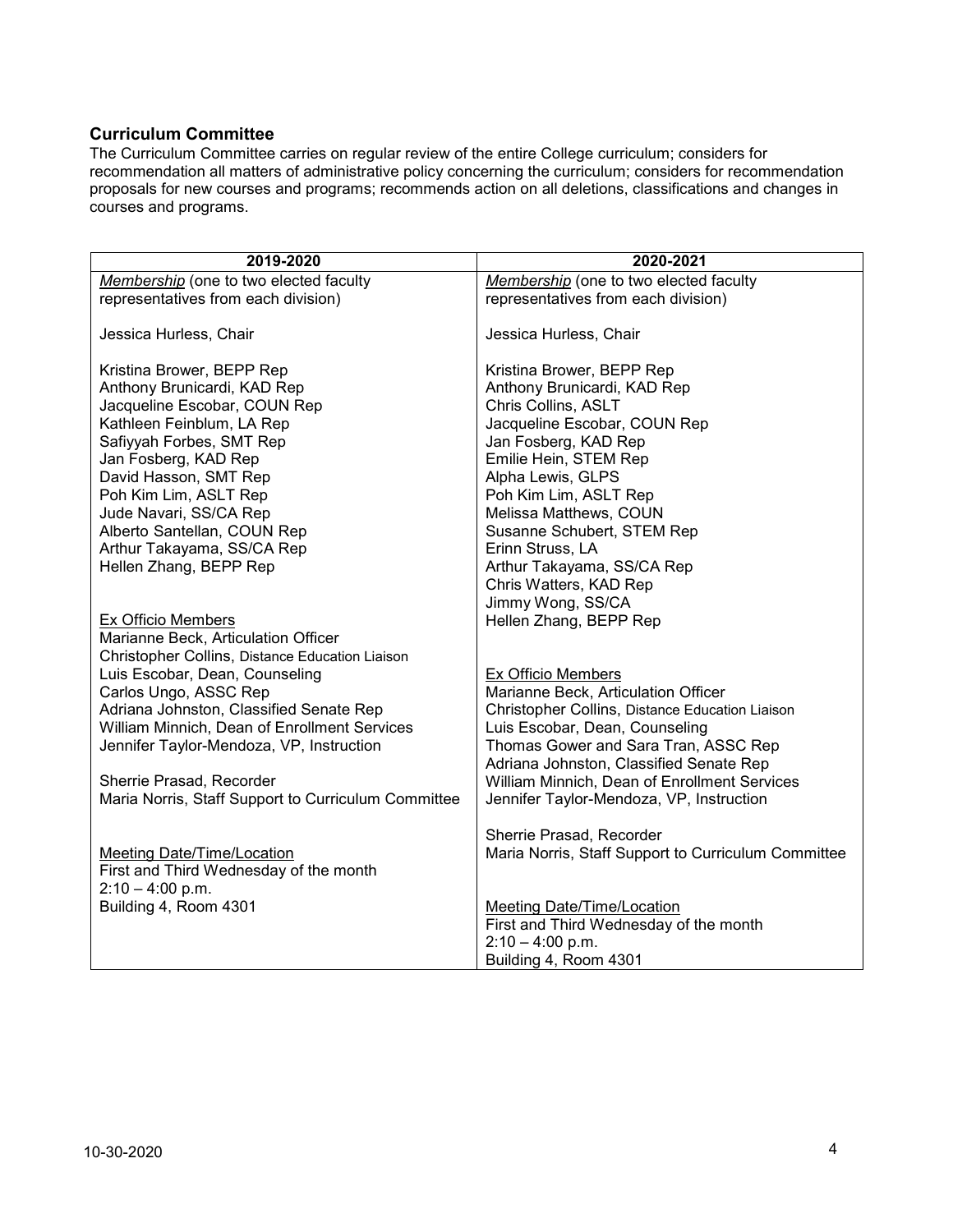### <span id="page-4-0"></span>**Educational Policy Committee**

This committee considers for recommendation all matters of educational policy including academic standards, probation, disqualification, readmissions policies, grading procedures, matriculation, student behavior, and student grievance procedures; considers for recommendation all matters of administrative policy concerning educational policy, including policies of the Office of Instruction and the Office of Student Services.

| 2019-2020                                                  | 2020-2021                                                                                                          |
|------------------------------------------------------------|--------------------------------------------------------------------------------------------------------------------|
| Membership (one elected faculty representative from        | Membership (one elected faculty representative from                                                                |
| each division)                                             | each division)                                                                                                     |
| Nathan Jones, Chair                                        | Jacqueline Escobar, Chair                                                                                          |
| Marianne Beck, Classified Rep (Gavin Townsley 2019-        | Ellaine Arroyo, ASSC Rep                                                                                           |
| 20 and 2020-21, not Marianne Beck)                         | Carlos Colombetti, SS/CA Rep                                                                                       |
| Carlos Colombetti, SS/CA Rep                               | Michael Cross, LA Rep                                                                                              |
| Michael Cross, LA Rep                                      | Luis Escobar, Dean, Counseling                                                                                     |
| Luis Escobar, Dean, Counseling                             | Rick Hough, STEM Rep                                                                                               |
| Rick Hough, SMT Rep                                        | Nathan Jones, LA Rep                                                                                               |
| Michael Kane, Dean BEPP                                    | Michael Kane, Dean BEPP                                                                                            |
| William Minnich, Dean, Enrollment Services                 | William Minnich, Dean, Enrollment Services                                                                         |
| Hui Pate, BEPP Rep                                         | Hui Pate, BEPP Rep                                                                                                 |
| Jessielyn Pil, ASSC Rep                                    | Carlos Romero, COUN Rep                                                                                            |
| Carlos Romero, Counseling                                  | Gabe Saucedo, KAD Rep                                                                                              |
| Marisa Thigpen, ASLT Rep                                   | Gavin Townsley, ASLT                                                                                               |
| Ex Officio Members<br>Angélica Garcia, VP Student Services | <b>Ex Officio Members</b><br>Eloisa Briones, VP Administrative Services<br>Jennifer Taylor-Mendoza, VP Instruction |
| Meeting Date/Time/Location                                 | <b>Meeting Date/Time/Location</b>                                                                                  |
| First Tuesday of month                                     | First Tuesday of month                                                                                             |
| $2:00 - 3:00$ p.m.                                         | $2:00 - 3:00$ p.m.                                                                                                 |
| Building 6, Room 6205                                      | Building 6, Room 6205                                                                                              |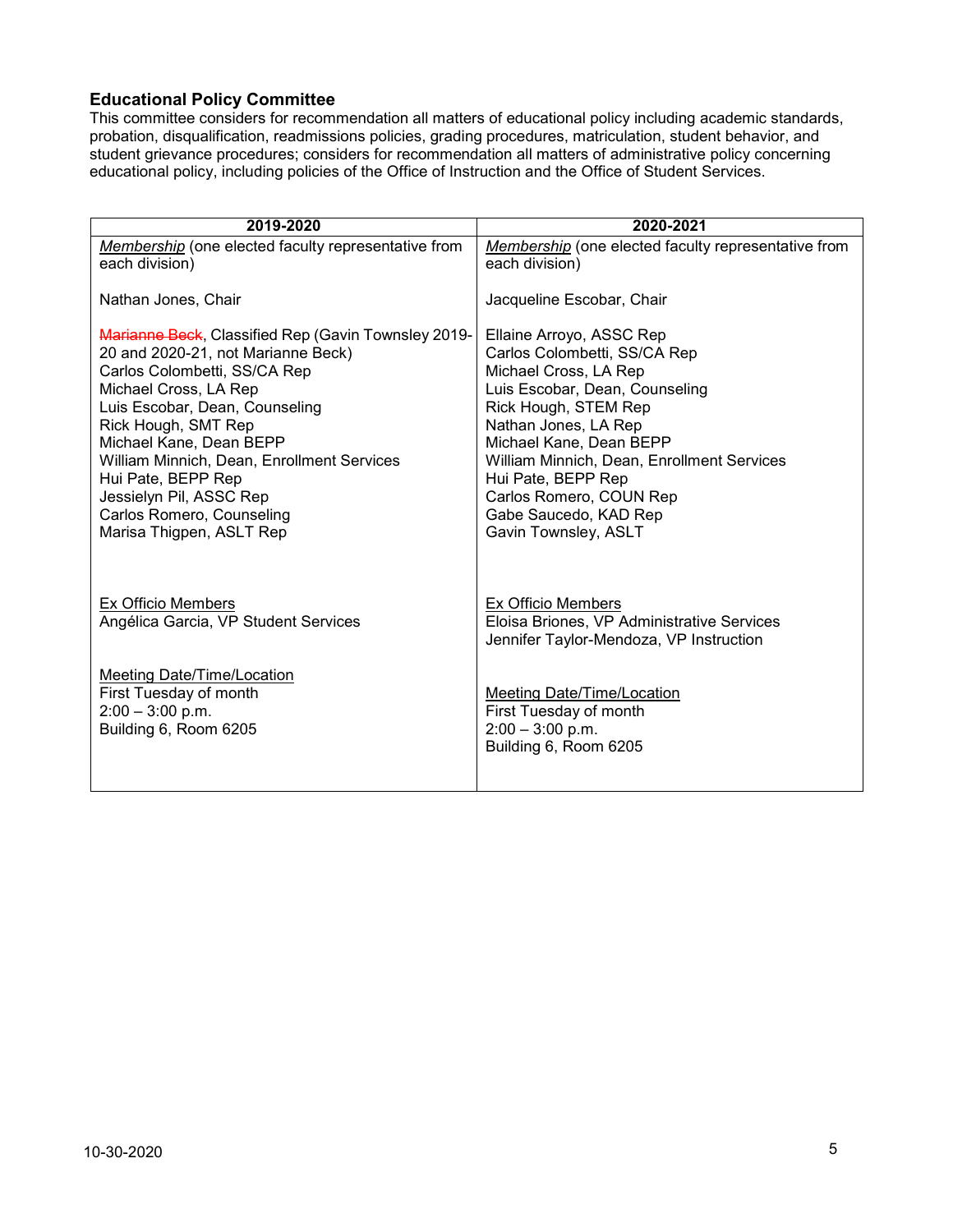#### <span id="page-5-0"></span>**Professional Personnel Committee**

This committee promotes staff development and professional growth; considers questions of professional ethics; reviews and makes recommendations concerning Program Improvement Funds and other faculty proposals as necessary; makes recommendations concerning faculty awards; reviews and recommends faculty development projects as required.

| 2019-2020                                                             | 2020-2021                                                             |
|-----------------------------------------------------------------------|-----------------------------------------------------------------------|
| Membership (one elected faculty representative from<br>each division) | Membership (one elected faculty representative from<br>each division) |
| Rika Fabian, Chair                                                    | Bianca Rowden-Quince, ASLT, Chair                                     |
| Shari Bookstaff, SMT                                                  | Jing Folsom, STEM                                                     |
| Zaid Ghori, GLPS                                                      | Zaid Ghori, GLPS                                                      |
| Michelle Hawkins, SS/CA                                               | Nina Floro, LA                                                        |
| Nina Floro, LA                                                        | Tony Jackson, SS/CA                                                   |
| Nathaniel Nevado, COUN                                                | Nathaniel Nevado, COUN                                                |
| Regina Mitchell, BEPP                                                 | Regina Mitchell, BEPP                                                 |
| Ex Officio Members                                                    | Ex Officio Members                                                    |
| Chris Gibson, Dean, Language Arts                                     | Chris Gibson, Dean, Language Arts                                     |
| <u>Meeting Date/Time/Location</u>                                     | Meeting Date/Time/Location                                            |
| Meets one or more times a semester.                                   | Meets one or more times a semester.                                   |
|                                                                       |                                                                       |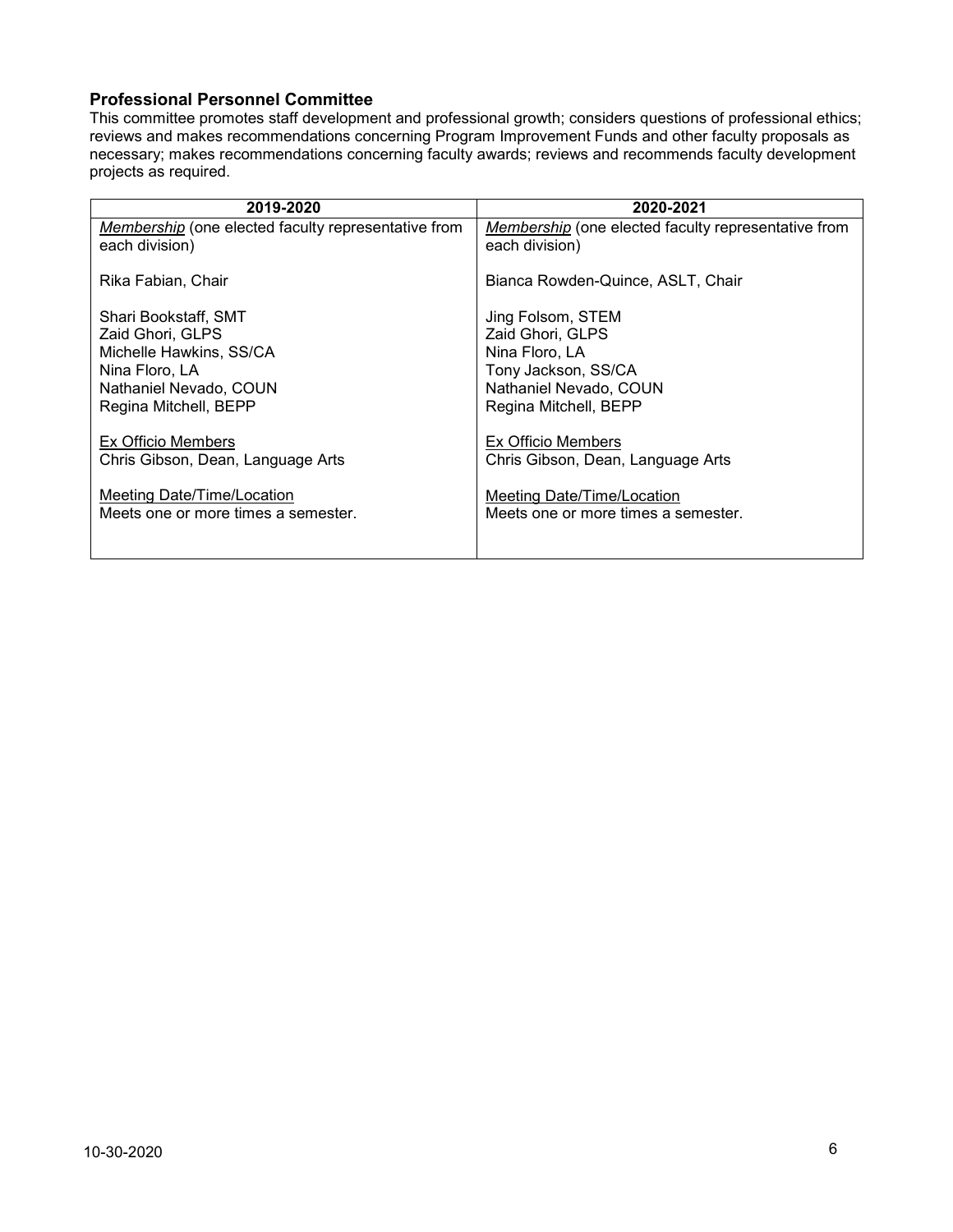#### <span id="page-6-0"></span>**Accreditation Oversight Committee (AOC)**

The overarching mission of this committee is student success through successful accreditation. It is the responsibility of the institution, CEO and ALO (Accreditation Liaison Officer) to keep Skyline College in compliance with the ERs (Eligibility Requirements), Accreditation Standards, including federal requirements, Commission policies, and Skyline's MVV (mission-Vision-Values). This committee will support the college in keeping in compliance.

The role of the Accreditation Oversight Committee is:

- 1. To review ongoing changes and requirements for accreditation at the federal, state and regional levels to facilitate keeping in compliance with ERs, Commission policies and Skyline College's MVV (Mission-Vision-Values)
- 2. To coordinate Skyline College's ongoing activities related to its accreditation, including developing and maintaining a systematic approach to tracking evidence,
- 3. To periodically review alignment of college process with accreditation standards,<br>4. To maintain the college's accreditation web site, and
- To maintain the college's accreditation web site, and
- 5. To provide open communication between the Accreditation Oversight Committee and thecollege community.

| 2019-2020                                      | 2020-2021                                      |
|------------------------------------------------|------------------------------------------------|
| <b>Membership</b>                              | Membership                                     |
|                                                |                                                |
| Ingrid Vargas, ALO, Dean of PRIE               | Ingrid Vargas, ALO, Dean of PRIE               |
|                                                |                                                |
| Eloisa Briones, VP, Administrative Services    | Carsbia Anderson, Interim VP, Student Services |
| Morelia Cruz, ASSC Rep                         | Eloisa Briones, VP, Administrative Services    |
| <b>Tzilali Diaz, ASSC Rep</b>                  | Luis Escobar, Dean of Counseling               |
| Luis Escobar, Dean of Counseling               | Michael Kane, Dean, BEPP                       |
| Angélica Garcia, VP, Student Services          | William Minnich, Dean, Enrollment Services     |
| Carsbia Anderson, Interim VP, Student Services | Rolin Moe, Dean, ASLT                          |
| Alejandro Guzman, ASSC Rep (shared vote)       | Zahra Mojtahedi, PRIE Rep                      |
| Raymond Hernandez, Dean, SMT                   | Jaseryll Obing, ASSC Rep                       |
| Michael Kane, Dean, BEPP                       | Pcyeta Stroud, BEPP Rep                        |
| William Minnich, Dean, Enrollment Services     | Jennifer Taylor-Mendoza, VP, Instruction       |
| Rolin Moe, Dean, ASLT                          | Chris Wong, ASSC Rep                           |
| Zahra Mojtahedi, PRIE Rep                      | Karen Wong, PRIE Rep                           |
| <b>Rolo Mutual, ASSC Rep</b>                   | Max Wong, ASSC Rep                             |
| Pcyeta Stroud, Classified Senate Rep           | Andrea Vizenor, Dean, SPWD                     |
| Jennifer Taylor-Mendoza, VP, Instruction       |                                                |
| Karen Wong, PRIE Rep                           | Leigh Anne Shaw, Academic Senate Rep           |
| Andrea Vizenor, Dean, SPWD                     |                                                |
|                                                | *ASSC Rep only counts for one vote             |
| Leigh Anne Shaw, Academic Senate Rep           |                                                |
|                                                | <b>Ex Officio Members</b>                      |
| *ASSC Rep only counts for one vote             | Melissa Moreno, President                      |
|                                                |                                                |
| <b>Ex Officio Members</b>                      | <b>Meeting Date/Time/Location</b>              |
| Jannett Jackson, Interim President             | Meetings held as needed                        |
| Melissa Moreno, President                      |                                                |
|                                                |                                                |
| Meeting Date/Time/Location                     |                                                |
| Third Monday of the month                      |                                                |
| $9:00 - 10:00$ a.m.                            |                                                |
| Building 4, Room 4343                          |                                                |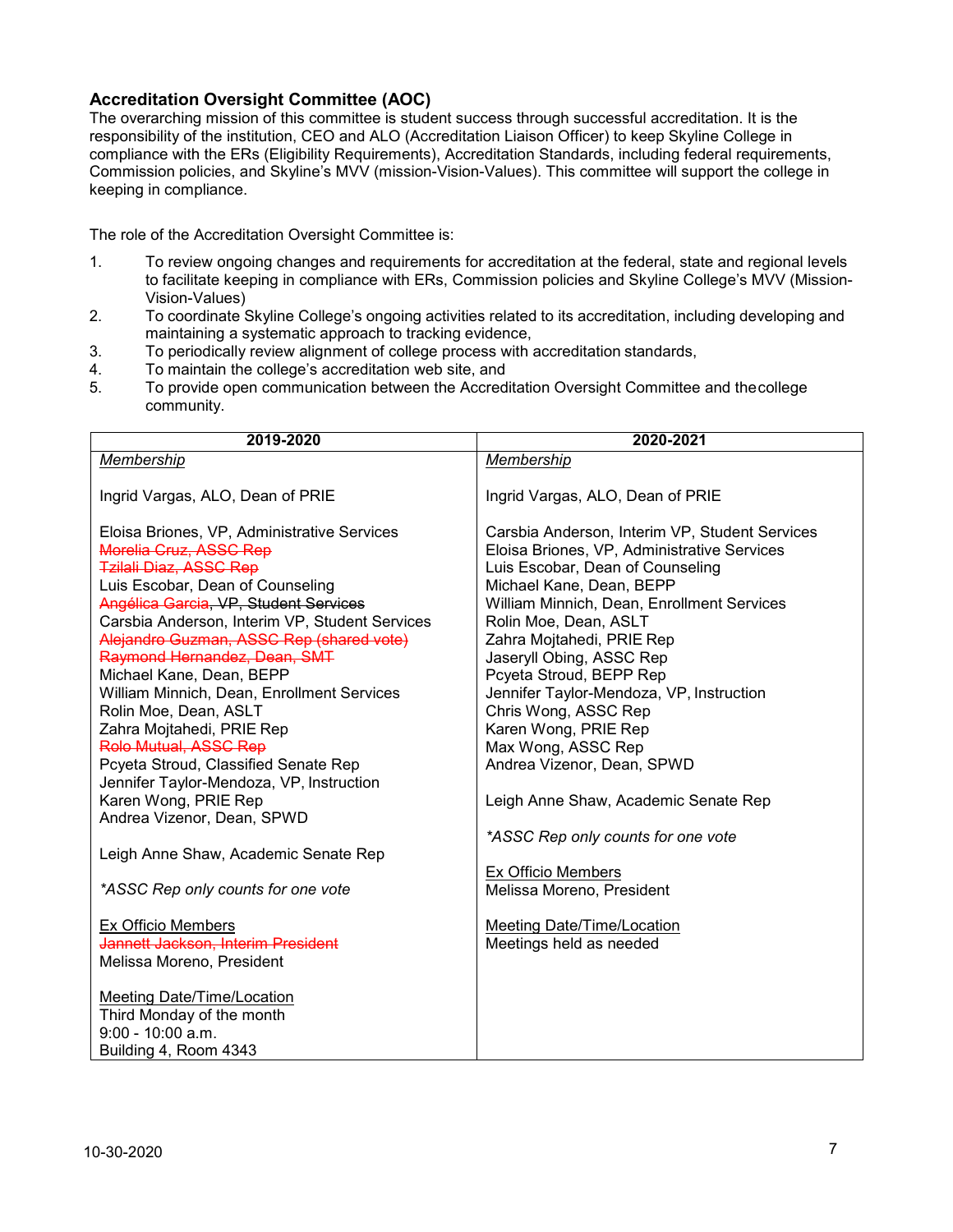### <span id="page-7-0"></span>**Advisory Committee for Employee Development (ACED)**

ACED serves as the advisory committee for the Center for Transformative Teaching and Learning (CTTL), providing input and general guidance for CTTL programming and professional development activities at Skyline College. The committee supports the college in its strategic directions with regard to professional development, and streamlines information about funding opportunities for faculty and staff to participate in national conferences and dialogues. The committee also encourages and facilitates the creation of workshops and dialogues on campus, and supports the creation and management by the CTTL of all aspects of the workshop calendar for the entire year, including technology training, speakers, webinars, and leadership programs.

| 2019-2020                                         | 2020-2021                                         |
|---------------------------------------------------|---------------------------------------------------|
| Membership (5 faculty from each of the following  | Membership (5 faculty from each of the following  |
| areas: CTE, Basic Skills, Transfer, and Non-      | areas: CTE, Basic Skills, Transfer, and Non-      |
| Instructional, Chair of Professional Personnel    | Instructional, Chair of Professional Personnel    |
| Committee; 5 classified members from each of the  | Committee; 5 classified members from each of the  |
| following areas: Student Services, Administrative | following areas: Student Services, Administrative |
| Services, Several Other Divisions)                | Services, Several Other Divisions)                |
| <b>CTTL Co-Coordinators</b>                       | <b>CTTL Co-Coordinators</b>                       |
| (Professional Development and Distance Education) | (Professional Development and Distance Education) |
| Safiyyah Forbes, Co-Chair, Professional           | Rolin Moe, Co-Chair, Dean, ASLT                   |
| Development Coordinator                           | Nicole Porter, Co-Chair, Professional             |
| Rolin Moe, Co-Chair, Dean, ASLT                   | Development Coordinator                           |
| <b>Administrative Membership</b>                  | <b>Administrative Membership</b>                  |
| Jennifer Taylor-Mendoza, VP, Instruction          | Jennifer Taylor-Mendoza, VP, Instruction          |
| Rolin Moe, Dean, ASLT                             | Rolin Moe, Dean, ASLT                             |
| Lasana Hotep, Dean, SESP                          | Cheryl Johnson, Dean, SESP                        |
| <b>Faculty Membership</b>                         | <b>Faculty Membership</b>                         |
| Rika Fabian, Academic Senate/SS/CA Rep            | Rika Yonemura-Fabian, Academic Senate/SS/CA Rep   |
| Jarrod Feiner, LA Rep                             | Nina Floro, LA Rep                                |
| Bianca Rowden-Quince, ASLT Rep                    | Bianca Rowden-Quince, ASLT Rep                    |
| Amber Steele, KAD Rep                             | Amber Steele, KAD Rep                             |
| <b>Classified Membership</b>                      | <b>Classified Membership</b>                      |
| Nadia Tariq, Classified Senate Rep                | Nadia Tariq, Classified Senate Rep                |
| Sherri Wyatt, Classified Senate Rep               | Sherri Wyatt, Classified Senate Rep               |
| <b>Associated Student Membership</b>              | <b>Associated Student Membership,</b>             |
| Pearl Ibeanusi, ASSC Rep                          | Jose Gutierrez, ASSC Rep                          |
| <b>Professional Development Committee</b>         | <b>Professional Development Committee</b>         |
| <b>Bianca Rowden-Quince</b>                       | <b>Bianca Rowden-Quince</b>                       |
| Rolin Moe                                         | Rolin Moe                                         |
| <b>Meeting Date/Time/Location</b>                 | <b>Meeting Date/Time/Location</b>                 |
| Meets 2 - 4 times per year - TBA                  | Meets 2 - 4 times per year - TBA                  |
|                                                   |                                                   |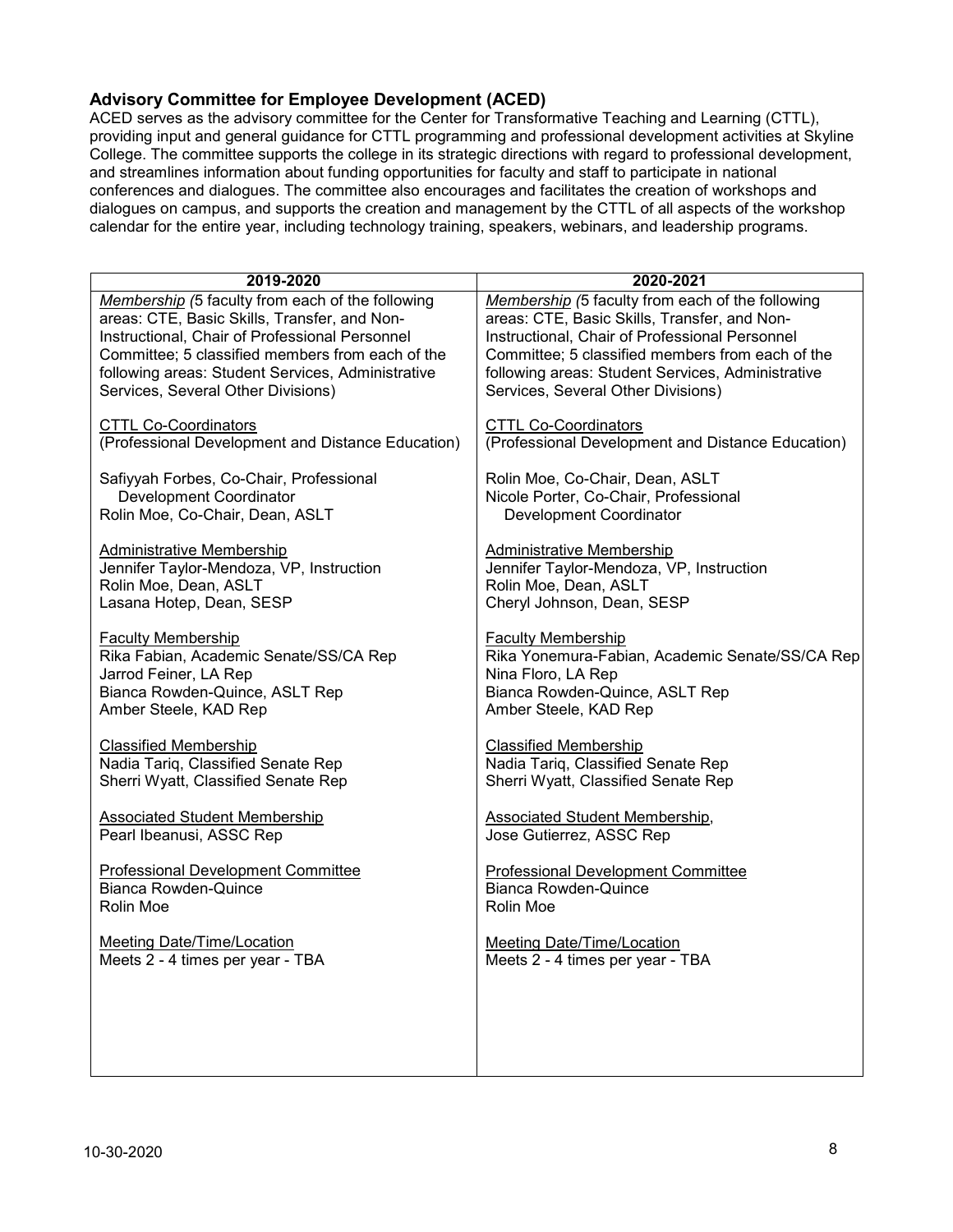### <span id="page-8-0"></span>**Associated Students of Skyline College**

Represents all Skyline students; maintains student body facilities; plans activities; adopts and supervises the ASSC budget; participates in College committees; shares in the development of College policies

| 2019-2020                                     | 2020-2021                                                 |
|-----------------------------------------------|-----------------------------------------------------------|
| Membership (officers elected by students)     | Membership (officers elected by students)                 |
|                                               |                                                           |
|                                               |                                                           |
| Alejandro Guzman, President                   | Carlos Ungo, President                                    |
| Pearl Ibeanusi, Vice President                | Jose Gutierrez, Vice President                            |
| Kaelynn Malani, Commissioner of Activities    | Ellaine Arroyo, Commissioner of Activities                |
| Marie Kyla Perez, Commissioner of Publicity   | Fanyu Wang, Commissioner of Publicity                     |
| Ga Hyeon Shin, Commissioner of Public Records | Sara Tran, Commissioner of Public Records                 |
| Katrina Salas, Commissioner of Finance        | Minn Thurein Naung, Commissioner of Finance               |
| Jose Omar Gutierrez, Parliamentarian          | Thomas Gower, Parliamentarian                             |
| Senators:                                     | Senators:                                                 |
| Ellaine Arroyo                                | <b>Allen Bustos</b>                                       |
| Miguel Cabrera                                | Ricardo Coronado                                          |
| Morelia Cruz                                  | David Torres                                              |
| <b>Felagot Desta</b>                          | Lester Logue                                              |
| Tzitlali Diaz                                 | Yiya Wang                                                 |
| Mark Estrada                                  | Sherelie Lum                                              |
| Erik Ferrogiarro                              | <b>Tylin Sage Williams</b>                                |
| Queenie Gaviola                               | Rolo Mutul                                                |
| Kaung Min Khant                               | Chris Yuenkei Wong                                        |
| Rolando Mutul                                 | Minn Thurein Naung                                        |
| Gene Ryan Pangan                              | Max Yuensum Wong                                          |
| Jessielyn Marie Pil                           | Jaseryll Obing                                            |
| Hadasa Serrano                                | Anthony Yu                                                |
| Anna Te                                       |                                                           |
| Carlos Ungo                                   | <b>Student Trustee:</b>                                   |
|                                               | Jade Shonette                                             |
| <b>Student Trustee:</b>                       |                                                           |
| Jordan Chavez                                 | Advisors:                                                 |
|                                               | Alvin Gubatina, Student Life Manager Ryan                 |
| Advisors:                                     | Samn, Student Life Assistant                              |
| Alvin Gubatina, Interim Student Life Manager  |                                                           |
| Ryan Samn, Student Life Assistant             | Meeting Date/Time/Location:<br>Every Tuesday, 4:00 - 6:00 |
| Meeting Date/Time/Location:                   | <b>PM</b>                                                 |
| Every Tuesday, 4:00 - 6:00 PM                 | Building 6, Room 6202                                     |
| Building 6, Room 6202                         |                                                           |
|                                               |                                                           |
|                                               |                                                           |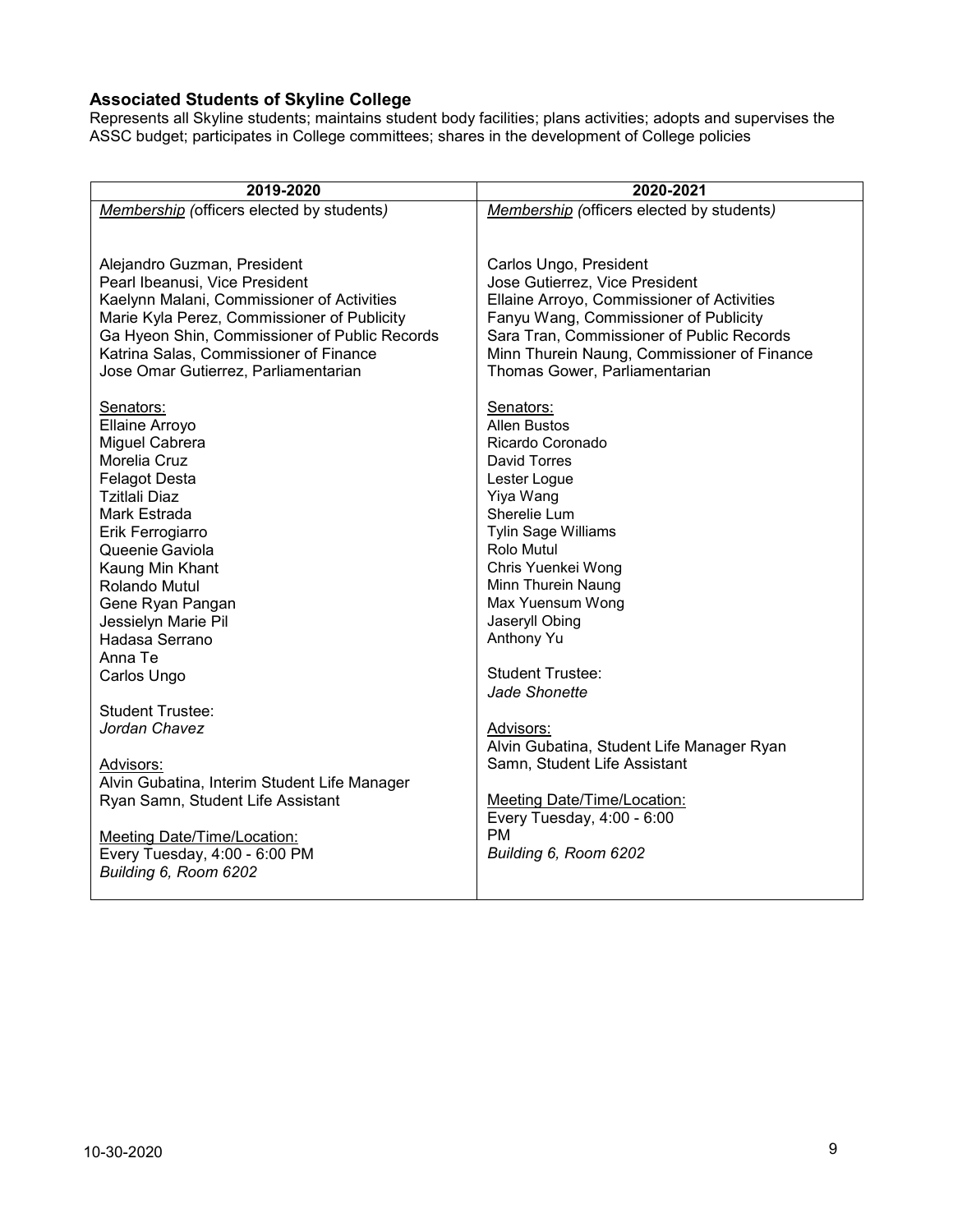### <span id="page-9-0"></span>**Student Organizations and Clubs Council**

This group meets to share information about the events and programs that they sponsor on campus. They also share information about volunteer projects, student outreach and how to recruit new members.

| 2019-2020                                                  | 2020-2021                                                  |
|------------------------------------------------------------|------------------------------------------------------------|
| Membership (one representative from each student           | Membership (one representative from each student           |
| organization and club on campus)                           | organization and club on campus)                           |
| Alvin Gubatina, Interim Director of Student<br>Development | Alvin Gubatina, Interim Director of Student<br>Development |
| Ryan Samn, Student Life and Leadership Assistant           | Ryan Samn, Student Life and Leadership Assistant           |
| List of current clubs is available at                      | List of current clubs is available at                      |
| http://skylinecollege.edu/studentclubs/clublisting.php     | http://skylinecollege.edu/studentclubs/clublisting.php     |
| or at the Center for Student Life and Leadership           | or at the Center for Student Life and Leadership           |
| Development, Room 6212.                                    | Development, Room 6212.                                    |
| Meeting Date/Time/Location                                 | Meeting Date/Time/Location                                 |
| First and Third Wednesday of the Month                     | First and Third Wednesday of the Month                     |
| 2:00 p.m.                                                  | 2:00 p.m.                                                  |
| Building 6, Room 6212                                      | Building 6, Room 6212                                      |

#### <span id="page-9-1"></span>**Classified Senate**

The Classified Senate represents the needs, concerns and viewpoints of the classified staff with respect to the District Participatory Governance Agreement, excluding all matters related to collective bargaining. It is one of the constituent groups of Skyline College's participatory governance organizational structure. The Classified Senate represents all classified employees at Skyline College, CSEA, AFSCME, and non-represented classified employees; which includes classified supervisors and management.

| 2019-2020                                                                                                                                                                                                                                                                                                                                                                                                                                                                                                    | 2020-2021                                                                                                                                                                                                                                                                                                                                       |
|--------------------------------------------------------------------------------------------------------------------------------------------------------------------------------------------------------------------------------------------------------------------------------------------------------------------------------------------------------------------------------------------------------------------------------------------------------------------------------------------------------------|-------------------------------------------------------------------------------------------------------------------------------------------------------------------------------------------------------------------------------------------------------------------------------------------------------------------------------------------------|
| Membership (officers are elected by students)                                                                                                                                                                                                                                                                                                                                                                                                                                                                | Membership (officers are elected by students)                                                                                                                                                                                                                                                                                                   |
| <b>Executive Council Officers</b><br>Michele Haggar, President (2019-20)<br>Sherrie Prasad, President (2020-21)<br>Sherri Prasad, Vice President (2019-20)<br>Golda Margate, Vice President (2020-21)<br>Gretel Barreto, Secretary (2019-20)<br>Grace Beltran, Secretary (2020-21)<br>Belinda Chan, Treasurer<br>Kennya Ruiz, Historian<br>Golda Margate, Parliamentarian (2019-20)<br>Jeremy Evangelista-Ramos (2020-21)<br>Meeting Date/Time/Location<br>First Thursday of the month<br>$2:15 - 3:30$ p.m. | <b>Executive Council Officers</b><br>Sherrie Prasad, President (2020-21)<br>Golda Margate, Vice President (2020-21)<br>Grace Beltran, Secretary (2020-21)<br>Belinda Chan, Treasurer<br>Kennya Ruiz, Historian<br>Jeremy Evangelista-Ramos (2020-21)<br>Meeting Date/Time/Location<br>First Thursday of the month<br>$2:15 - 3:30$ p.m.<br>Zoom |
| Zoom                                                                                                                                                                                                                                                                                                                                                                                                                                                                                                         |                                                                                                                                                                                                                                                                                                                                                 |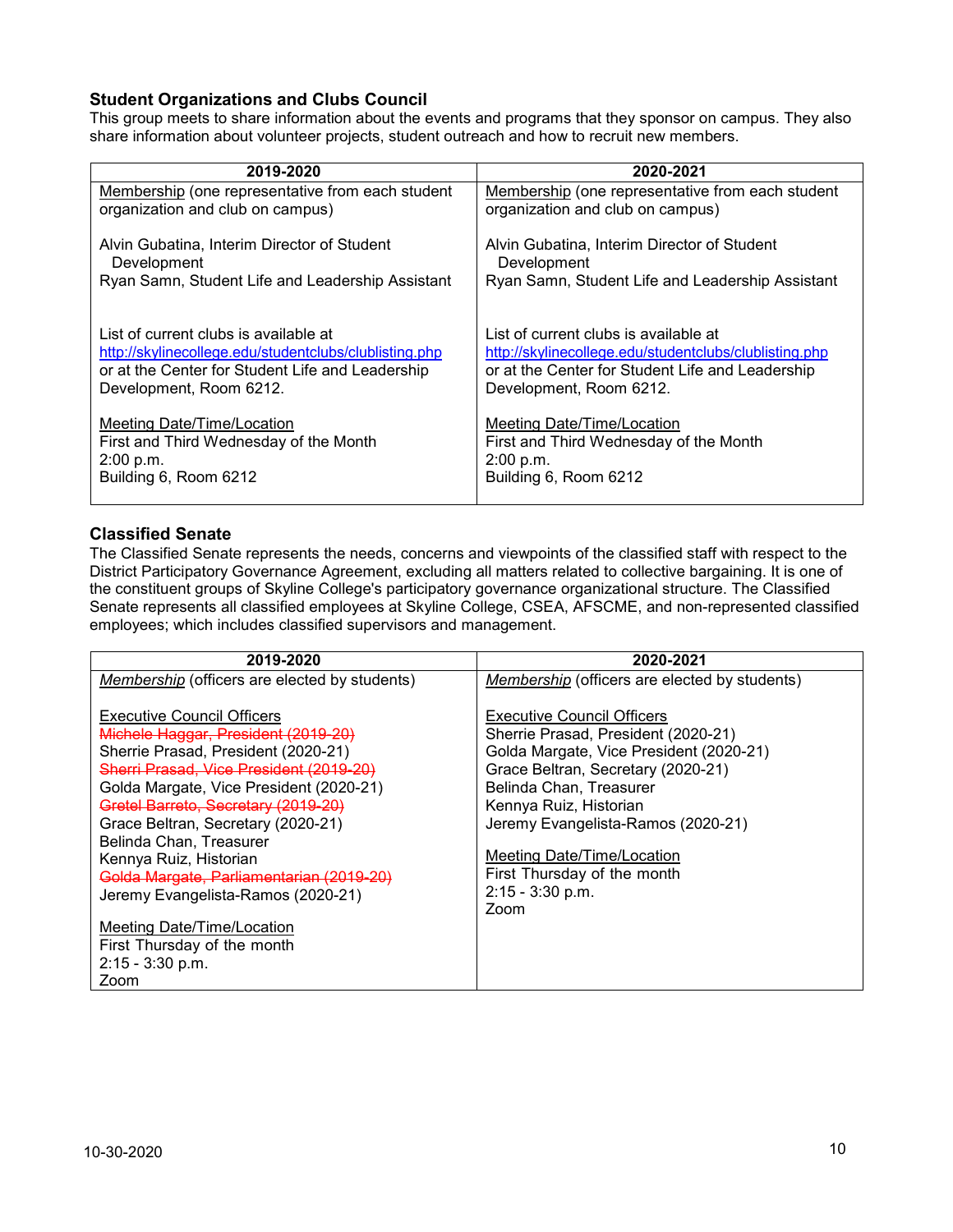### <span id="page-10-0"></span>**College Governance Council (CGC)**

The College Council is the primary planning and policy formulation group for the College, thereby establishing the charges to other units and committees in accomplishing specific tasks including, but not limited to, the following areas: budget, programs, student equity, accreditation, and program review. The Council is responsible for reviewing the progress and accomplishments of the units and committees. The Council serves as the umbrella participatory governance committee for the College and is a major participant in decision making for the College.

| 2019-2020                                              | 2020-2021                                                 |
|--------------------------------------------------------|-----------------------------------------------------------|
| Membership (College President and Vice Presidents,     | <b>Membership (College President and Vice Presidents,</b> |
| Academic Senate President and Vice President,          | Academic Senate President and Vice President,             |
| <b>Classified Senate President and Vice President,</b> | <b>Classified Senate President and Vice President,</b>    |
| Associated Students President and Vice President)      | Associated Students President and Vice President)         |
| Jannett Jackson, Chair, Interim College President      | Melissa Moreno, Chair, College President                  |
| Melissa Moreno, Chair, College President               |                                                           |
|                                                        | Carsbia Anderson, Interim VP, Student Services            |
| Carsbia Anderson, Interim VP, Student Services         | Eloisa Briones, VP, Administrative Services               |
| Eloisa Briones, VP, Administrative Services            | Jose Omar Gutierrez, VP, Associated Students              |
| Kathryn Browne, President of Academic Senate           | Golda Margate, VP, Classified Senate                      |
| Angélica Garcia, VP, Student Services                  | Sherrie Prasad, President, Classified Senate              |
| Alejandro Guzman, President, ASSC                      | Leigh Anne Shaw, President, Academic Senate               |
| Michele Haggar, President, Classified Senate           | Jennifer Taylor-Mendoza, VP, Instruction                  |
| Pearl Ibeanusi, Vice President, ASSC                   | Jesse Raskin, VP, Academic Senate                         |
| Golda Margate, VP, Classified Senate                   | Carlos Ungo, President, Associated                        |
| Sherri Prasad, VP, Classified Senate                   | <b>Students</b>                                           |
| Sherrie Prasad, President, Classified Senate           |                                                           |
| Leigh Anne Shaw, President, Academic Senate            |                                                           |
| Jennifer Taylor-Mendoza, VP, Instruction               | Ex-Officio                                                |
| Jesse Raskin, VP, Academic Senate                      | Cherie Colin, Director, MCPR                              |
|                                                        | Ingrid Vargas, Dean, PRIE                                 |
| Ex-Officio                                             |                                                           |
| Cherie Colin, Director, MCPR                           | <b>Meeting Date/Time/Location</b>                         |
| Ingrid Vargas, Dean, PRIE                              | Fourth Wednesday of the month                             |
|                                                        | $2:10 - 4:00$ p.m.                                        |
| Meeting Date/Time/Location                             | Building 4, Room 4343                                     |
| Fourth Wednesday of the month                          |                                                           |
| $2:10 - 4:00$ p.m.                                     |                                                           |
| Building 4, Room 4343                                  |                                                           |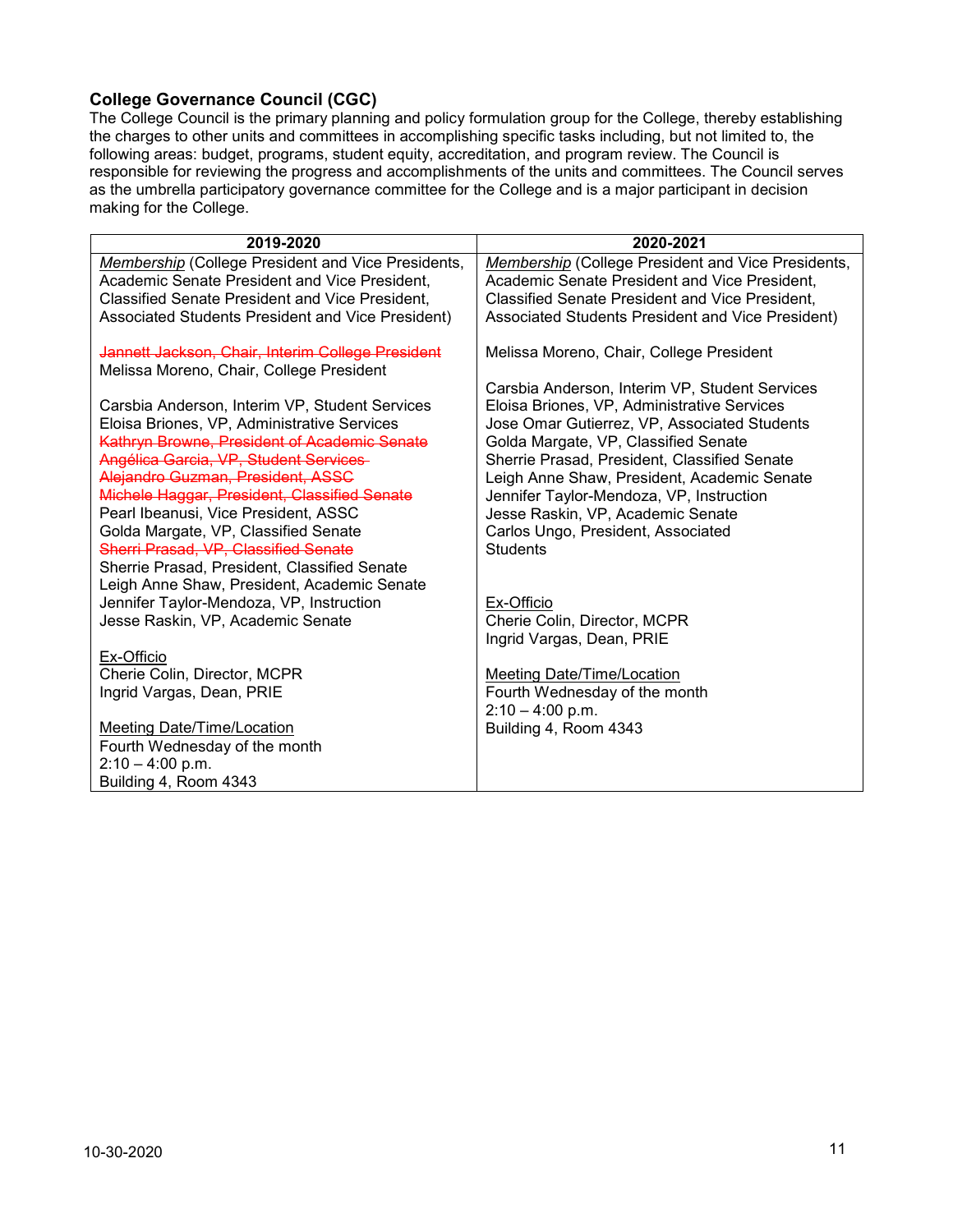### <span id="page-11-0"></span>**Full Time Equivalent Faculty Allocation Committee (FTEFAC)**

The FTEFAC is charged with developing and recommending to the Academic Senate for endorsement and to the College President for approval, a prioritized list of strategic allocations of Full Time Equivalent Faculty (FTEF) in order for the college to meet its mission of serving the educational needs of the community.

| 2019-2020                                      | 2020-2021                                      |
|------------------------------------------------|------------------------------------------------|
| Membership                                     | Membership                                     |
| Jennifer Taylor-Mendoza, Chair, VP Instruction | Jennifer Taylor-Mendoza, Chair, VP Instruction |
|                                                |                                                |
| Tammy Calderon, BEPP Rep                       | Michael Cross, LA Rep                          |
| Luis Escobar, Dean, Counseling                 | Melanie Espinueva - SESP Rep                   |
| Kathleen Feinblum, LA Rep                      | Jan Fosberg, KAD Rep                           |
| Michael Kane, Dean, BEPP Rep                   | Michelle Hawkins, SS/CA                        |
| Joyce Lee, COUN Rep                            | Cheryl Johnson, Dean, SESP                     |
| Dino Nomicos, KAD Rep                          | Nick Kapp, SPWD Rep                            |
| Bianca Rowden-Quince, ASLT Rep                 | Nick Langhoff, STEM Rep                        |
| Masao Suzuki, SS/CA Rep                        | Ame Maloney, ASLT                              |
| Tadashi Tsuchida, SMT Rep                      | Suzanne Poma, COUN Rep                         |
| Russell Waldon, Dean, GLPS                     | Danni Redding-Lapuz, Dean, SS/CA               |
|                                                | Tina Watts, BEPP Rep                           |
|                                                | Lavinia Zanassi, GLPS Rep                      |
| Resource                                       |                                                |
| Eloisa Briones, VP Administrative Services     | Resource                                       |
| Paul Cassidy, Finance Manager                  | Eloisa Briones, VP Administrative Services     |
|                                                | Paul Cassidy, Finance Manager                  |
| Meeting Date/Time/Location                     |                                                |
| Meetings held as needed                        | <b>Meeting Date/Time/Location</b>              |
|                                                | Meetings held as needed                        |
|                                                |                                                |
|                                                |                                                |
|                                                |                                                |
|                                                |                                                |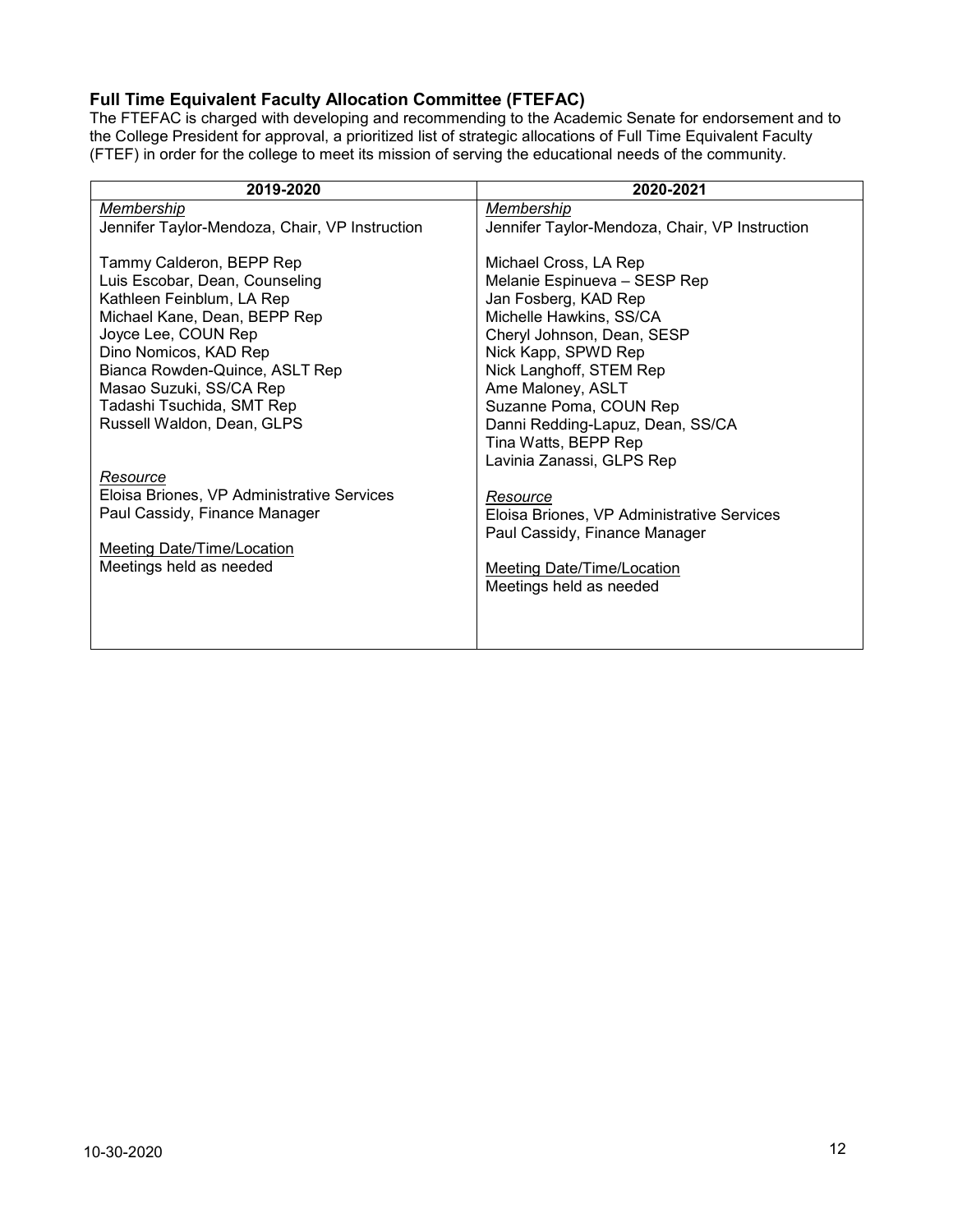#### <span id="page-12-0"></span>**Health, Safety and Emergency Preparedness Committee**

The Health, Safety and Emergency Preparedness Committee promotes a healthful, safe environment for the Skyline College campus community through education, training personnel in safe work practices, as well as developing strategies and adopting best practices regarding disaster preparedness, protection of life, property, and operational continuity for the Skyline College campus.

The committee is responsible for:

- 1. Conducting safety inspections,<br>2. Recommending corrective actional
- Recommending corrective action to the College when appropriate,
- 3. Maintaining the campus Emergency Response and Evacuation Plans,
- 4. Updating emergency contact information,
- 5. Facilitating training for the campus on emergency procedures.

The Health, Safety, and Emergency Preparedness Committee is charged under CSEA contract (article 13.13.6) to meet at least quarterly. A district Safety Management Committee will meet at least twice each fiscal year. The committee is to include two representatives appointed by CSEA.

| 2019-2020                                                              | 2020-2021                                                 |
|------------------------------------------------------------------------|-----------------------------------------------------------|
| Michelle Batista, Tri-Chair, Director of Student Support Paul          | Michelle Batista, Tri-Chair, Director of Student Support  |
| Cassidy, Tri-Chair, Finance and Operations Manager Jim                 | Paul Cassidy, Tri-Chair, Finance and Operations Manager   |
| Vangele, Tri-Chair, Public Safely Captain                              | Jim Vangele, Tri-Chair, Public Safely Captain             |
|                                                                        |                                                           |
| Eloisa Briones, VPA<br>Cherie Colin, Director, MCPR                    | Eloisa Briones, VPA<br>Cherie Colin, Director, MCPR       |
| Gary Cheang, SMT Rep                                                   | Gary Cheang, STEM Rep                                     |
| Kevin Chak, Bookstore Manager, Auxiliary Services                      | Kevin Chak, Bookstore Manager, Auxiliary Services         |
| Brian Daniel, SMT Rep                                                  | Brian Daniel, STEM Rep                                    |
| Chelsee DeBarra, Manager, Learning Center                              | John Doctor, Facilities Manager, Facilities, Planning and |
| John Doctor, Facilities Manager, Facilities, Planning and              | Operations                                                |
| Operations                                                             | Donna Elliott, Health Center                              |
| Donna Elliott, Health Center                                           | Alice Erskine, STEM Rep                                   |
| Alice Erskine, SMT Rep                                                 | Mousa Ghanma, STEM                                        |
| Mousa Ghanma, SMT Rep                                                  | Rep Hong Guo, ASLT Rep                                    |
| Hong Guo, ASLT Rep                                                     | Alexandria "Sandra" Hatzistratis, KAD Rep                 |
| Alexandria "Sandra" Hatzistratis, KAD Rep                              | Lucia Lachmayr, LA Rep                                    |
| Rolo Mutul, ASSC Rep                                                   | Golda Margate, EA, VPSS                                   |
| Jannett Jackson, College Interim President                             | Ben Zara Minkin, Emergency Preparedness Manager,          |
| Kylin Johnson, SMT Rep                                                 | <b>SMCCCD</b>                                             |
| Lucia Lachmayr, LA Rep Golda                                           | Joseph Morello, Jr., Dean, KAD                            |
| Margate, EA, VPSS Johannes                                             | Melissa Moreno, President                                 |
| Masare, SS/CA Rep                                                      | William Minnich, Dean, Enrollment Services                |
| Ben Zara Minkin, Emergency Preparedness Manager,                       | Rolo Mutul, ASSC Rep                                      |
| <b>SMCCCD</b>                                                          | Dino Nomicos, KAD Rep                                     |
| Joseph Morello, Jr., Dean, KAD                                         | Carmen Richardson, BEPP Rep                               |
| William Minnich, Dean, Enrollment Services                             | Elayne Rodriguez, STEM Rep                                |
| Rolo Mutul, ASSC Rep                                                   | Tylin Sage, ASSC Rep                                      |
| Dino Nomicos, KAD Rep Carmen                                           | Ryan Samn, Student Life & Leadership Assistant            |
| Richardson, BEPP Rep<br>Ryan Samn, Student Life & Leadership Assistant | Jessica Silver-Sharp, ASLT Rep<br>Lori Slicton, SS/CA Rep |
| Lori Slicton, SS/CA Rep                                                | Elizabeth Tablan, SPWD Rep                                |
| Elizabeth Tablan, SPWD Rep                                             | Theresa Tentes, EA, President's Office                    |
| Theresa Tentes, EA, President's Office                                 | Russell Waldon, GLPS Rep                                  |
| Kristen Tuck, ASLT Rep                                                 | Marco Wehrfritz, STEM                                     |
| Russell Waldon, GLPS Rep                                               | Rep Tina Watts, BEPP Rep                                  |
| Marco Wehrfritz, SMT Rep                                               |                                                           |
| Tina Watts, BEPP Rep                                                   |                                                           |
|                                                                        | Meeting Date/Time/Location:                               |
|                                                                        | First Thursday of each month (excluding January, June,    |
| <b>Meeting Date/Time/Location:</b>                                     | July, and August) $1:00 - 2:00$ p.m.                      |
| First Thursday of each month (excluding January, June,                 | <b>T.B.D.</b>                                             |
| July, and August) 1:00 - 2:00 p.m.                                     |                                                           |
| T.B.D.                                                                 |                                                           |
|                                                                        |                                                           |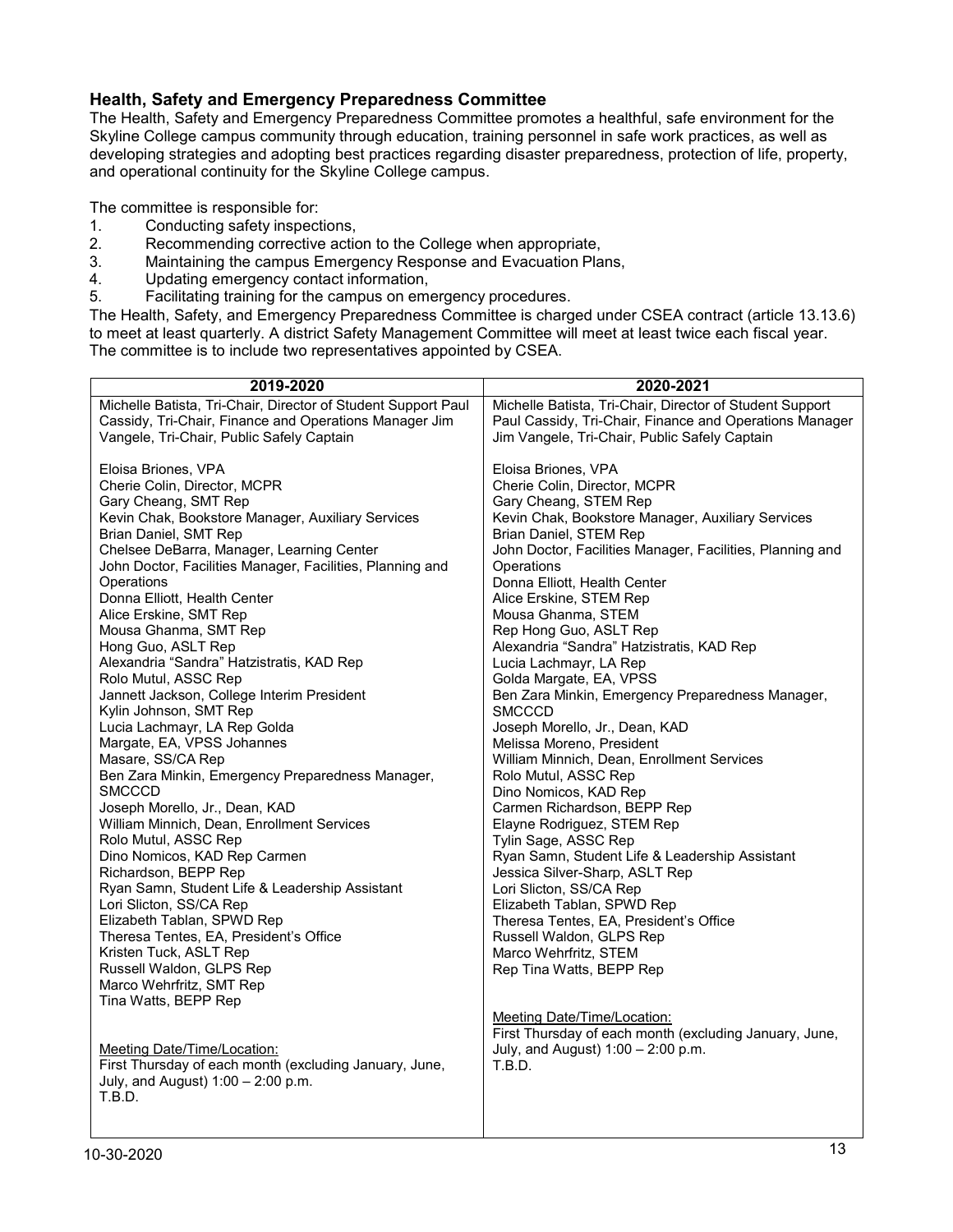#### <span id="page-13-0"></span>**Institutional Effectiveness Committee (IEC)**

Serving as a standing subcommittee to the Strategic Planning and Allocation of Resources Committee (SPARC), the IEC is charged with fostering a culture of inquiry through regularly reviewing the College mission and goals, analyzing the research that assesses how effectively the College is accomplishing its mission and goals, and broadly communicating the results so that the College has a shared understanding of its strengths and weaknesses so as to set appropriate priorities.

The IEC meets eight times a year and is comprised of the Institutional Effectiveness Coordinator (Chair); the Dean of Planning, Research and Institutional Effectiveness; an Administrator; a Planning and Research Analyst; an Academic Senate member; a Classified Senate member; a minimum of two representatives per academic division and Student Services (with at least one being faculty), and a minimum of one representative from KAD, ASLT and GLPS – all of whom are appointed by the Academic/ Classified Senates; and an Associated Students of Skyline College member. An IE member may represent two areas (e.g., a division and Senate).

| 2019-2020                                                                                          | 2020-2021                                                |
|----------------------------------------------------------------------------------------------------|----------------------------------------------------------|
| Membership                                                                                         | Membership                                               |
| The IEC meets eight times a year and is comprised of                                               | The IEC meets eight times a year and is comprised of     |
| the Institutional Effectiveness Coordinator (Chair); the                                           | the Institutional Effectiveness Coordinator (Chair); the |
| Dean of Planning, Research and Institutional                                                       | Dean of Planning, Research and Institutional             |
| Effectiveness; an Administrator; an Academic Senate                                                | Effectiveness; an Administrator; a Planning and          |
| member; a Classified Senate member; a minimum of                                                   | Research Analyst, an Academic Senate member; a           |
| two representatives per academic division and                                                      | Classified Senate member; a minimum of two               |
| Student Services (with at least one being faculty), and                                            | representatives per academic division and Student        |
| a minimum of one representative from KAD, ASLT and                                                 | Services (with at least one being faculty), and a        |
| GLPS - all of whom are appointed by the Academic/                                                  | minimum of one representative from KAD, ASLT and         |
| Classified Senates; and an Associated Students of                                                  | GLPS - all of whom are appointed by the Academic/        |
| Skyline College member. An IE member may                                                           | Classified Senates; and an Associated Students of        |
| represent two areas (e.g., a division and Senate).                                                 | Skyline College member. An IE member may                 |
|                                                                                                    | represent two areas (e.g., a division and Senate).       |
| Karen Wong, Chair, Coordinator of Institutional                                                    |                                                          |
| Effectiveness                                                                                      | Karen Wong, Chair, Coordinator of Institutional          |
| Steve Aurilio, SS/CA Rep                                                                           | Effectiveness                                            |
| Rachel Bell, LA Rep (Fall)                                                                         |                                                          |
| Pcy eta Stroud (CS Rep for 2019-20, not Grace                                                      | Steve Aurilio, SS/CA Rep                                 |
| Beltran)                                                                                           | Marianne Beck, SS Rep/CS Rep (both)                      |
| Wissem Bennani, GLPS Rep                                                                           | Wissem Bennani(Spring), GLPS Rep                         |
| Tony Brunicardi, KAD Rep (Fall)                                                                    | Tony Brunicardi, KAD Rep (shared)                        |
| Vincent Chandler, LA Rep                                                                           | Vincent Chandler, LA Rep                                 |
| Erik Ferroggiaro, ASSC Rep                                                                         | Michael Cross, LA Rep                                    |
| Jan Fosberg, KAD Rep (Spring)                                                                      | Stephen Fredricks, STEM Rep                              |
| Stephen Fredricks, SMT Rep                                                                         | Thomas Gower, ASSC Rep                                   |
| Zaid Ghori, GLPS Rep (Alernative)                                                                  | Evan Leach, STEM Rep                                     |
| Evan Leach, SMT Rep                                                                                | Zahra Mojtahedi, PRIE Rep                                |
| Zahra Mojtahedi, PRIE Rep                                                                          | Athena Nazario, ASLT Rep                                 |
| Gabriela Nocito, Director. Learning Commons                                                        | Gabriela Nocito, ASLT/ Director of Learning              |
| Danni Redding Lapuz, Dean, SS/CA                                                                   | Commons                                                  |
| Pcyeta Stroud, BEPP Rep/CS (both)                                                                  | Ruben Parra, BEPP                                        |
| Kwame Thomas, COUN Rep Ingrid Vargas,                                                              | Justin Piergrossi, KAD Rep (shared)                      |
| <b>PRIE</b>                                                                                        | Alexandra Raefsky, BEPP                                  |
| Suji Venkataraman, BEPP Rep                                                                        | Danni Redding - Lapuz, SS/CA Rep/ Dean                   |
| Vacant, AS Rep                                                                                     | Kim Saccio- Kent, Academic Senate                        |
|                                                                                                    | Tiffany Schmierer, SS/CA                                 |
| Meeting Date/Time/Place Fourth Mondays of the<br>month from $2:00 - 4:00$ p.m. in Building 6, Room | Kwame Thomas, SS/ COUN Rep                               |
|                                                                                                    | Ingrid Vargas, Dean, PRIE                                |
| 6203 (except for the few occasions when the<br>calendar necessitates a change)                     | Russell Waldon (Fall), Dean, GLPS                        |
|                                                                                                    | Meeting Date/Time/Place Fourth Mondays of the            |
|                                                                                                    | month from $2:00 - 4:00$ p.m. over Zoom                  |
|                                                                                                    | https://smccd.zoom.us/j/98180170001                      |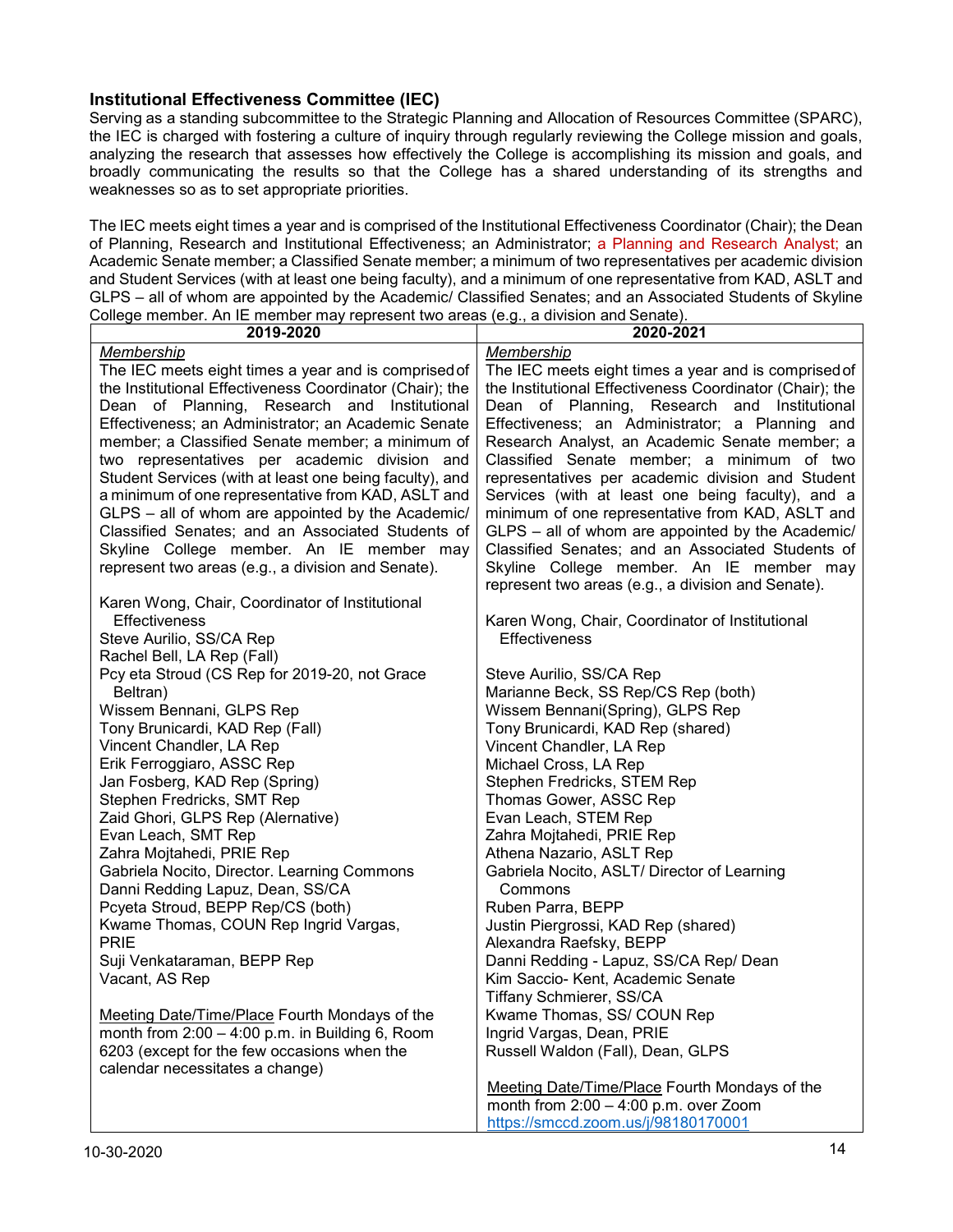### <span id="page-14-0"></span>**Professional Development Committee**

Evaluates and makes recommendations for funding faculty proposals for long-term and short-term professional development projects.

| 2019-2020                                                           | 2020-2021                                                         |
|---------------------------------------------------------------------|-------------------------------------------------------------------|
| Membership (The Professional Development                            | <b>Membership</b> (The Professional Development                   |
| Committee on each campus shall consist of three                     | Committee on each campus shall consist of three                   |
| AFT appointed faculty members, one Academic                         | AFT appointed faculty members, one Academic                       |
| Senate appointed representative and two                             | Senate appointed representative and two                           |
| administrators)                                                     | administrators)                                                   |
|                                                                     |                                                                   |
| Rob Williams, AFT Rep, Chair                                        | Rob Williams, AFT Rep, Chair                                      |
| Luciana Castro, AFT Rep                                             | Luciana Castro, AFT Rep                                           |
| Rolin Moe, Dean, ASLT                                               | Melanie Espinueva, COUN Rep                                       |
| Ruben Parra, AFT Rep                                                | Rolin Moe, Dean, ASLT                                             |
|                                                                     |                                                                   |
| Bianca Rowden-Quince, Academic Senate Rep<br>Amber Steeler, AFT Rep | Ruben Parra, AFT Rep<br>Bianca Rowden-Quince, Academic Senate Rep |
|                                                                     |                                                                   |
| Jennifer Taylor-Mendoza, VPI                                        | Janice Sapigao, LA Rep and AS Rep                                 |
|                                                                     | Amber Steeler, AFT Rep                                            |
|                                                                     | Jennifer Taylor-Mendoza, VPI                                      |
| Meeting Date/Time/Location                                          |                                                                   |
| Meetings held as needed                                             |                                                                   |
|                                                                     | Meeting Date/Time/Location                                        |
|                                                                     | Meetings held as needed                                           |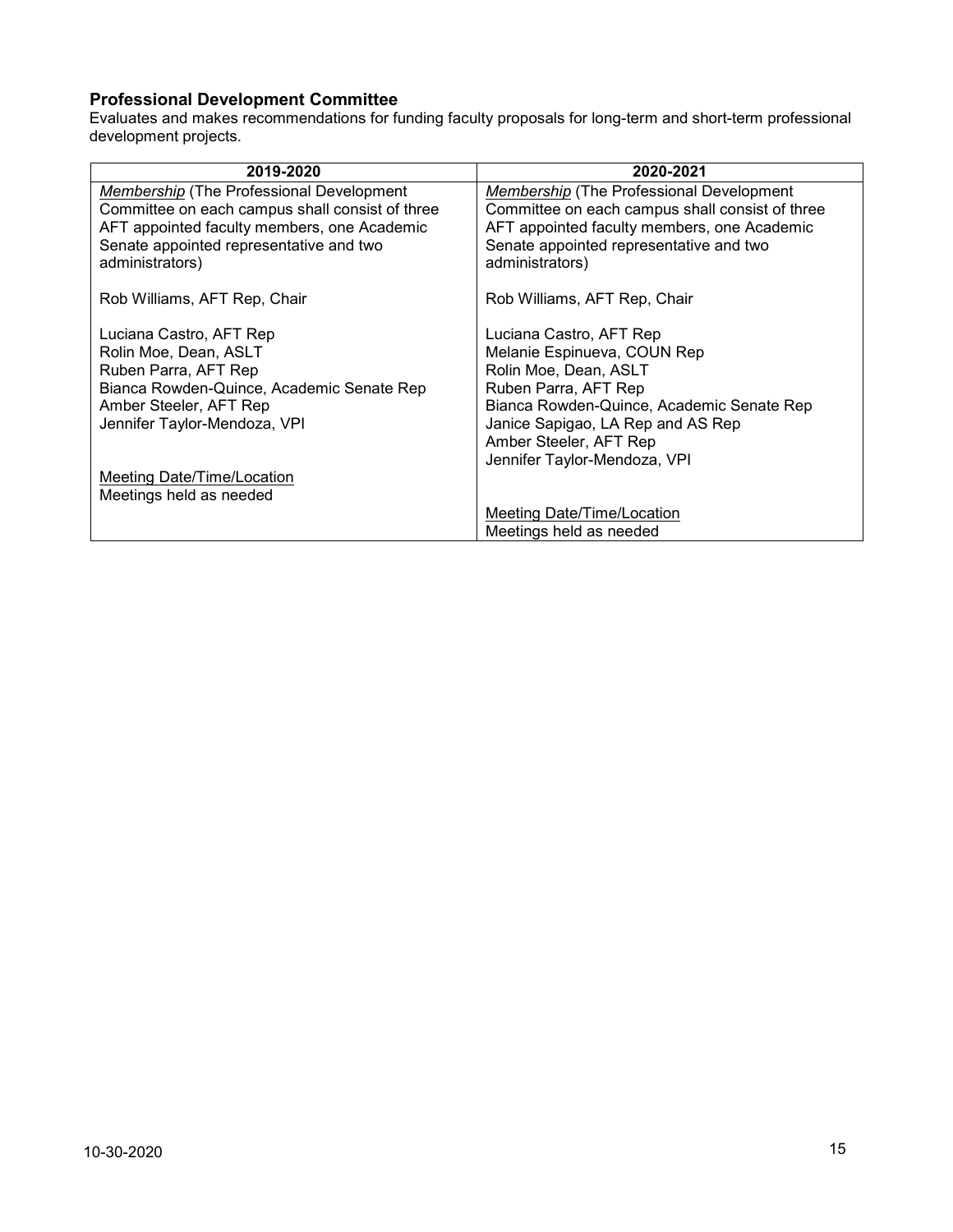### <span id="page-15-0"></span>**Stewardship Equity, Equal Employment, and Diversity Committee (SEEED)**

The Stewardship for Equity, Equal Employment and Diversity (SEEED) Advisory Committee assists Skyline College in fulfilling its commitment to celebrate the intellectual, educational, and social benefits of diversity. In doing so, the committee will:

- 1. Provide stewardship for the college's value related to campus climate.<br>2. Oversee the college's equality in employment opportunities and make r
- 2. Oversee the college's equality in employment opportunities and make recommendations to the district EEOAC regarding fair and effective hiring policies.
- 3. Support, provide or promote training in cultural proficiency.
- 4. Provide support and assistance to equity and diversity-related projects and activities, and facilitate engagement in campus issues related to equity and diversity.
- 5. Support and promote educational initiatives that result in intercultural awareness and respect for diversity in students, faculty and staff.

| 2019-2020                                                  | 2020-2021                                       |
|------------------------------------------------------------|-------------------------------------------------|
| Membership (members appointed by constituent               | Membership (members appointed by constituent    |
| groups from Academic Senate, Classified Senate,            | groups from Academic Senate, Classified Senate, |
| and Management)                                            | and Management)                                 |
|                                                            |                                                 |
| Lasana Hotep, Co-Chair, Dean of SESP                       | Cheryl Johnson, Co-Chair, Dean of SESP          |
| Lucia Lachmayr, Co-Chair, LA Rep                           | Lucia Lachmayr, Co-Chair, LA Rep                |
|                                                            |                                                 |
| Grace Beltran, Classified Senate Rep                       | Rosie Bell, SS/CA Rep                           |
| Morelia Cruz, ASSC Rep                                     | Grace Beltran, Classified Senate Rep            |
| Kim Davalos, COUN Rep                                      | Eloisa Briones, VP, Administrative Services     |
| Luis Escobar, Dean, Counseling                             | Allen Bustos, ASSC Rep                          |
| Jeremy Evangelista, Classified Senate Rep                  | Kim Davalos, COUN Rep                           |
| Jon Freedman, SMT Rep                                      | Luis Escobar, Dean, Counseling                  |
| Angélica Garcia, VP, Student Services                      | Jeremy Evangelista, Classified Senate Rep       |
| Queenie Gaviola, ASSC                                      | Ricardo, Flores, ASLT Rep                       |
| Chris Gibson, Dean, LA                                     | Jon Freedman, STEM Rep                          |
| Jose Gutierrez, ASSC Rep                                   | Chris Gibson, Dean, LA                          |
| David Hasson, SMT Rep                                      | David Hasson, STEM Rep                          |
| Tony Jackson, SS/CA Rep                                    | Elsa Jimenez-Samoyoa, STEM Rep                  |
| Elsa Jimenez-Samoyoa, SMT Rep                              | Robyn Ledesma, BEPP Rep                         |
| Nathan Jones, Academic Senate Rep                          | Sherelie Lum, ASSC Rep                          |
| Robyn Ledesma, BEPP Rep                                    | Jaseryll Obing, ASSC Rep                        |
| Soledad McCarthy, BEPP Rep                                 | Danielle Powell, LA Rep                         |
| Gabriela Nocito, Director                                  | Michael Stokes, Director, TRiO                  |
| Danielle Powell, LA Rep                                    | Nadia Tariq, Classified Senate Rep              |
| Michael Stokes, Director, TRiO                             | Jennifer Taylor-Mendoza, VP Instruction         |
| Nadia Tariq, Classified Senate Rep                         | Chad Thompson, Director, SparkPoint             |
| Chad Thompson, Director, SparkPoint                        | Ingrid Vargas, Dean, PRIE                       |
| Ingrid Vargas, Dean, PRIE                                  | Andrea Vizenor, Dean, SPWD                      |
| Andrea Vizenor, Dean, SPWD                                 | Sanjyot Walawalkar, ASLT Rep                    |
| Sanjyot Walawalkar, ASLT Rep<br>Russell Waldon, Dean, GLPS | Russell Waldon, Dean, GLPS                      |
|                                                            | Ronda Wimmer, BEPP Rep                          |
|                                                            |                                                 |
| Meeting Date/Time/Location                                 | Meeting Date/Time/Location                      |
| Third Tuesday of the month                                 | Third Tuesday of the month                      |
| $2:10 - 4:00$ p.m.                                         | $2:10 - 4:00$ p.m.                              |
| Building 6, Room 6203                                      | Building 6, Room 6203                           |
|                                                            |                                                 |
|                                                            |                                                 |
|                                                            |                                                 |
|                                                            |                                                 |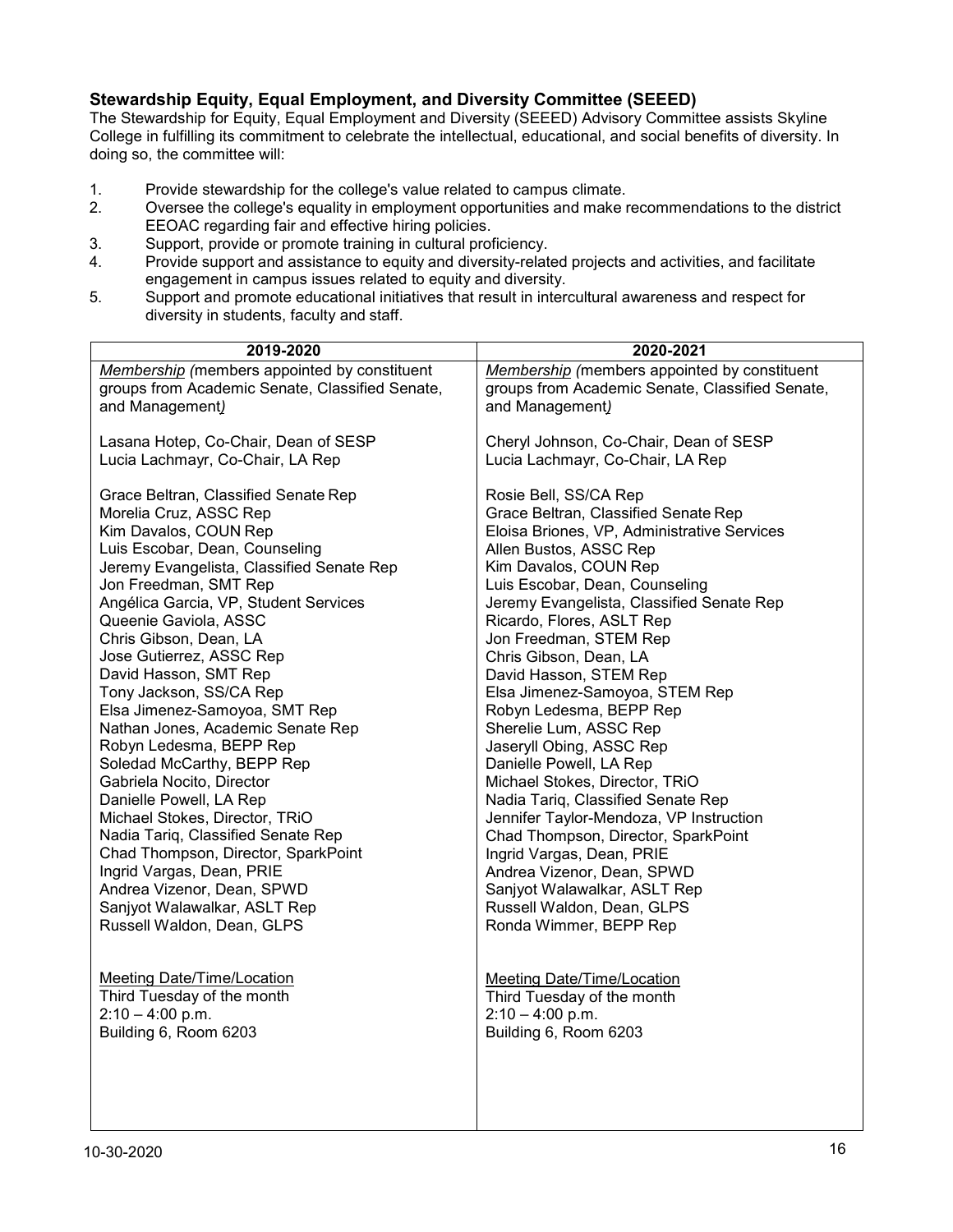# <span id="page-16-0"></span>**Strategic Planning and Allocation of Resources (SPARC)**

The Skyline College Strategic Planning and Allocation of Resources Committee will coordinate, integrate and communicate college-wide planning and budgeting. This committee will make integrated planning and budget recommendations to the College Governance Council.

| ecommendations to the College Governance Council.      |                                                        |
|--------------------------------------------------------|--------------------------------------------------------|
| 2019-2020                                              | 2020-2021                                              |
| <b>Membership</b> (Members of Strategic Planning and   | Membership (Members of Strategic Planning and          |
| Allocation of Resources Committee (SPARC) include      | Allocation of Resources Committee (SPARC) include      |
| the following: the Vice Presidents of the College, the | the following: the Vice Presidents of the College, the |
| Dean of PRIE, one dean from instruction, and one       | Dean of PRIE, one dean from instruction, and one       |
| dean from student services, appointed by the           | dean from student services, appointed by the           |
|                                                        |                                                        |
| President, the Academic Senate President, two          | President, the Academic Senate President, two          |
| faculty members from each college division including   | faculty members from each college division including   |
| student services, appointed by the Academic Senate,    | student services, appointed by the Academic Senate,    |
| three classified staff appointed by the Classified     | three classified staff appointed by the Classified     |
| Senate, 2 students appointed by the ASSC.)             | Senate, 2 students appointed by the ASSC.)             |
|                                                        |                                                        |
| Eloisa Briones, VP Administrative Services,            | Eloisa Briones, VP Administrative Services,            |
| Tri-Chair (Budget)                                     | Tri-Chair (Budget)                                     |
| Kathryn Browne, Academic Senate President,             | Leigh Anne Shaw, Academic Senate President             |
|                                                        |                                                        |
| Tri-Chair (Budget/Planning) (2019-20)                  | Ingrid Vargas, Dean, PRIE, Tri-Chair (Planning)        |
| Leigh Anne Shaw, Academic Senate President             |                                                        |
| Ingrid Vargas, Dean, PRIE, Tri-Chair (Planning)        | Rachel Bell, LA Rep                                    |
|                                                        | Zachary Bruno, SS/CA Rep                               |
| Carsbia Anderson, Interim VP, Student                  | Connor Fitzpatrick, Classified Senate Rep              |
| Services (2020-21)                                     | Kathy Fitzpatrick, Classified Senate Rep               |
| <b>Lindsey Ayotte, LA Rep</b>                          | Filipp Gleyzer, BEPP Rep                               |
| Wissem Bennani, GLPS Rep                               | Lucy Jovel, COUN Rep                                   |
| Zach Bruno, SS/CA Rep                                  | Nancy Kaplan-Biegel, LA                                |
| Morelia Cruz, ASSC Rep                                 | Melissa Komadina, COUN Rep                             |
| Luis Escobar, Dean, Counseling                         | Barbara Lamson, Classified Senate Rep                  |
| Michael Fitzgerald, KAD Rep                            |                                                        |
|                                                        | Joe Morello, Dean, KAD                                 |
| Connor Fitzpatrick, Classified Senate Rep              | Athena Nazario, ASLT Rep                               |
| Kathy Fitzpatrick, Classified Senate Rep               | Dino Nomicos, KAD Rep                                  |
| Angélica Garcia, VP, Student Services (2019-20)        | Shaun Perisho, SS/CA Rep                               |
| Filipp Gleyzer, BEPP Rep                               | Nicole Porter, BEPP Rep                                |
| Lucy Jovel, COUN Rep                                   | Bianca Rowden-Quince, ASLT Rep                         |
| Melissa Komadina, COUN Rep                             | Gabe Saucedo, KAD Rep                                  |
| Barbara Lamson, Classified Senate Rep                  | Andrea Vizenor, SPWD Rep                               |
| Joe Morello, Dean, KAD                                 | Russell Waldon, Dean, GLPS Rep                         |
| Athena Nazario, ASLT Rep                               | Miranda Wang, STEM Rep                                 |
| Sonya Pope, GLPS Rep                                   | Yiya Wang, ASSC Rep                                    |
| Nicole Porter, BEPP Rep                                | Kenyatta Weathersby, STEM                              |
| Bianca Rowden-Quince, ASLT Rep                         | Rep Karen Wong, PRIE Rep                               |
| Gabe Saucedo, KAD Rep                                  |                                                        |
| Leigh Anne Shaw, LA Rep                                | <b>Resources</b>                                       |
|                                                        |                                                        |
| Jennifer Taylor-Mendoza, VP, Instruction               | Belinda Chan, PRIE                                     |
| John Ulloa, SS/CA Rep-(did not serve                   | Paul Cassidy, Administrative Services                  |
| 2019-20; 2 <sup>nd</sup> SS/CA rep was vacant)         | Judy Hutchinson, Administrative Services               |
| Andrea Vizenor, SPWD Rep                               | Zahra Mojtahedi, PRIE                                  |
| Miranda Wang, SMT Rep                                  |                                                        |
| Kenyatta Weathersby, SMT Rep                           | <b>Meeting Date/Time/Location</b>                      |
| Karen Wong, PRIE Rep                                   | Second and Last Thursday                               |
|                                                        | $2:10 - 4:00$ p.m.                                     |
| Resources                                              | Building 6, Room 6203                                  |
| Belinda Chair-Chan, PRIE                               |                                                        |
| Paul Cassidy, Administrative Services                  |                                                        |
| Judy Hutchinson, Administrative Services               |                                                        |
|                                                        |                                                        |
| Zahra Mojtahedi, PRIE                                  |                                                        |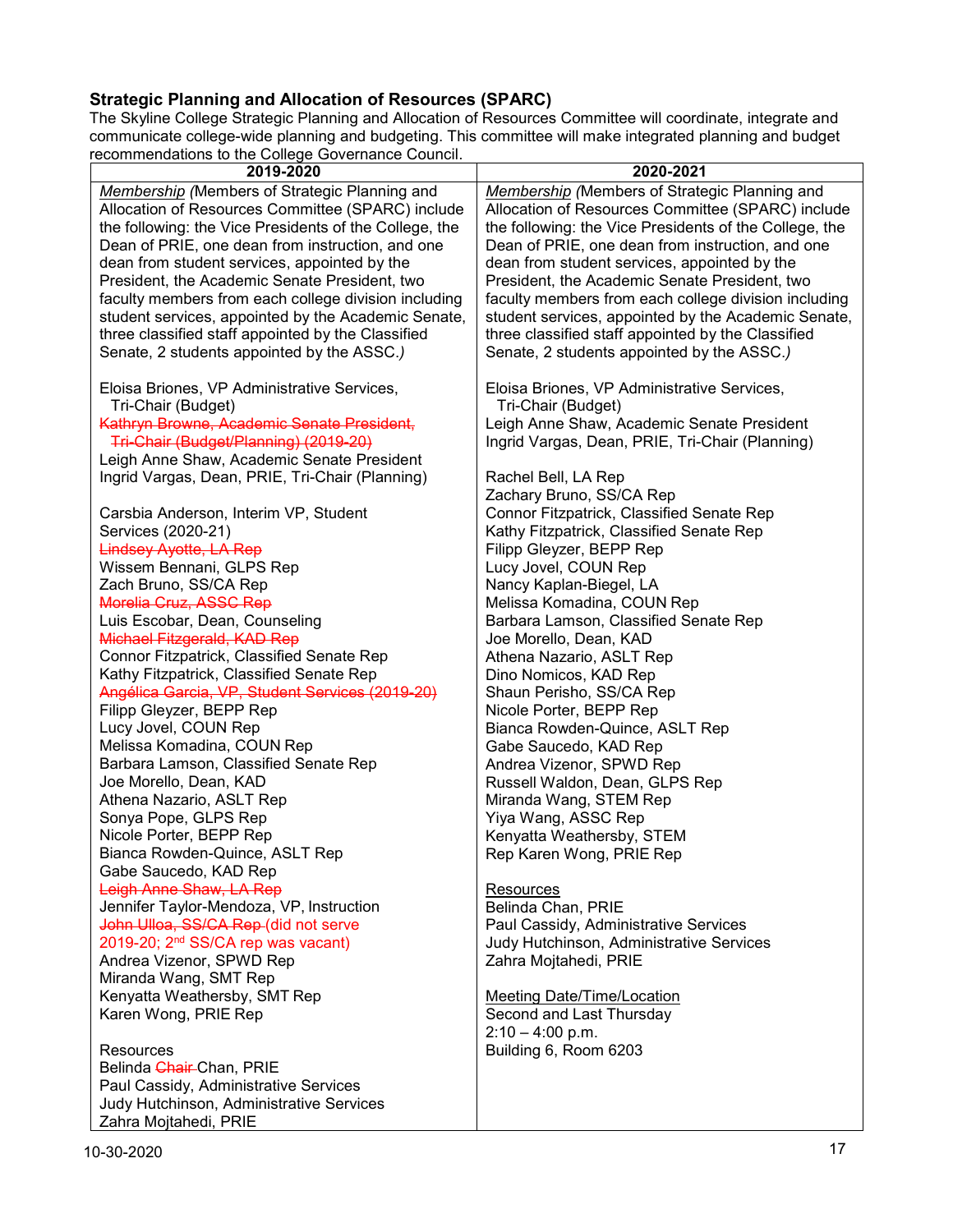# <span id="page-17-0"></span>**Technology Advisory Committee (TAC)**

The Skyline College Technology Advisory Committee (TAC) serves as a viable forum through which faculty, staff and administrators discuss, plan and implement ideas and strategies that will best utilize advances in technology to enhance instruction, student support services and administrative services.

| 2019-2020                                                                                                                                                                                                                                                                                                                                                                                                                                                                                                                                                                                                                                              | 2020-2021                                                                                                                                                                                                                                                                                                                                                                                                                                                                                                                                                                                                                                   |
|--------------------------------------------------------------------------------------------------------------------------------------------------------------------------------------------------------------------------------------------------------------------------------------------------------------------------------------------------------------------------------------------------------------------------------------------------------------------------------------------------------------------------------------------------------------------------------------------------------------------------------------------------------|---------------------------------------------------------------------------------------------------------------------------------------------------------------------------------------------------------------------------------------------------------------------------------------------------------------------------------------------------------------------------------------------------------------------------------------------------------------------------------------------------------------------------------------------------------------------------------------------------------------------------------------------|
| Membership (interested faculty, staff and                                                                                                                                                                                                                                                                                                                                                                                                                                                                                                                                                                                                              | Membership (interested faculty, staff and                                                                                                                                                                                                                                                                                                                                                                                                                                                                                                                                                                                                   |
| administrators)                                                                                                                                                                                                                                                                                                                                                                                                                                                                                                                                                                                                                                        | administrators)                                                                                                                                                                                                                                                                                                                                                                                                                                                                                                                                                                                                                             |
| Ricardo Flores, Chair, ASLT/Classified Senate Rep<br>Shari Bookstaff, SMT Rep<br>Paul Bridenbaugh, SS/CA Rep<br>Thomas Broxholm, BEPP Rep<br>Tammy Calderon, BEPP Rep<br>Kevin Chak, Bookstore Manager, Auxiliary Services<br>Morelia Cruz, ASSC Rep<br>Norman Del Prado, SMT Rep<br>Zaid Ghori, GLPS Rep<br>Kenny Gonzalez, COUN Rep<br>Walter Hanley, SMT Rep<br>Ray Hernandez, SMT Rep<br>Roger Marcelo, ASLT Rep<br>Will Minnich, Dean, Enrollment Services<br>Rolin Moe, Dean, ASLT<br>Cindy Moss, SMT Rep<br>Erinn Struss, LA Rep<br>Linda Truong, SPWD Rep<br>Ingrid Vargas, Dean, PRIE<br>Chris Weidman, ASLT Rep<br>Phillip Williams, SMT Rep | Rolin Moe, Co-Chair, Dean, ASLT<br>Ricardo Flores, Chair, ASLT/Classified Senate Rep<br>Jairo Barreto, ITS Rep<br>Paul Bridenbaugh, SS/CA Rep<br>Thomas Broxholm, BEPP Rep<br>Tammy Calderon, BEPP Rep<br>Ana Castro, ITS Rep<br>Luciana Castro, LA Rep<br>Belinda Chan, PRIE Rep<br>Chris Collins, ASLT Rep<br>Richard Golz, ITS Rep<br>Kenny Gonzalez, COUN Rep<br>Carla Grandy, Dean, STEM Rep<br>Wendy Lum, ITS Rep<br>Roger Marcelo, ASLT Rep<br>Will Minnich, Dean, Enrollment Services<br>Cindy Moss, STEM Rep<br>Minn Thurein Naung, ASSC Rep<br>Marco Wehrfritz, STEM Rep<br>Chris Weidman, ASLT Rep<br>Phillip Williams, STEM Rep |
| Vacant, KAD                                                                                                                                                                                                                                                                                                                                                                                                                                                                                                                                                                                                                                            | Vacant, KAD                                                                                                                                                                                                                                                                                                                                                                                                                                                                                                                                                                                                                                 |
| <b>Meeting Date/Time/Location</b><br>First Tuesday of the month<br>$2:30 - 4:00$ p.m.<br>Building 1, Room 1311F                                                                                                                                                                                                                                                                                                                                                                                                                                                                                                                                        | <b>Meeting Date/Time/Location</b><br>First Tuesday of the month<br>$2:30 - 4:00$ p.m.<br>Building 1, Room 1311F                                                                                                                                                                                                                                                                                                                                                                                                                                                                                                                             |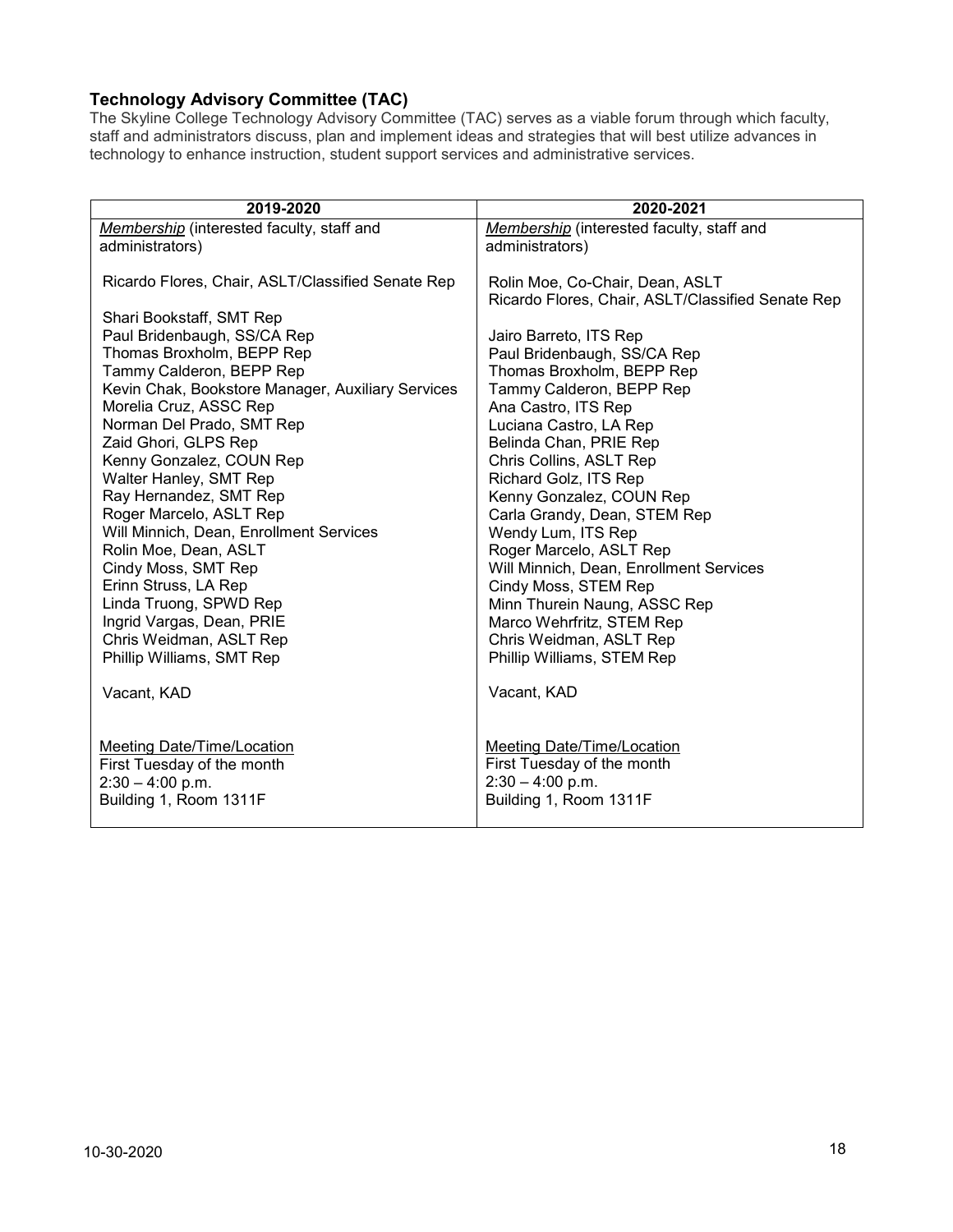# <span id="page-18-1"></span><span id="page-18-0"></span>**TASK FORCES**

#### **Art on Campus Committee**

The Art on Campus Committee is charged with developing and reviewing proposals for acquisition of art works for both indoor and outdoor display at Skyline College that are appropriate to the mission of the college, broadly interpreted, and express the college's commitment to access and respect for all, regardless of "level of preparation, socio-economic status, cultural, religious, or ethnic background, or disability." The committee will make recommendations to the College President. The committee shall consist of at least one representative each from administration, faculty, staff, and students. Members shall include representatives from the art department, the budget office and facilities. Members shall serve in staggered three-year terms (except student representatives) and may be reappointed

| 2019-2020                                                                                                                                                                                                                                                                                                                                                            | 2020-2021                                                                                                                                                                                                                                                                                                                                                                                |
|----------------------------------------------------------------------------------------------------------------------------------------------------------------------------------------------------------------------------------------------------------------------------------------------------------------------------------------------------------------------|------------------------------------------------------------------------------------------------------------------------------------------------------------------------------------------------------------------------------------------------------------------------------------------------------------------------------------------------------------------------------------------|
| Membership (representatives from management,                                                                                                                                                                                                                                                                                                                         | Membership (representatives from management,                                                                                                                                                                                                                                                                                                                                             |
| faculty, staff, and students)                                                                                                                                                                                                                                                                                                                                        | faculty, staff, and students)                                                                                                                                                                                                                                                                                                                                                            |
| Danni Redding Lapuz, Co-Chair Dean, SS/CA<br>Paul Bridenbaugh, Co-Chair, Faculty<br>Marianne Beck, Classified Rep<br>Kim Davalos, COUN Rep<br><b>Bridget Fischer, Faculty</b><br>Kathy Fitzpatrick, SS/CA Rep<br>Susan Lorenzo, Registrar<br>Kaelynn Malani, ASSC Rep<br>Justin Piergrossi, Faculty<br><b>Tiffany Schmierer, Faculty</b><br>Arthur Takayama, Faculty | Danni Redding Lapuz, Co-Chair Dean, SS/CA<br>Amir Esfahani, Co-Chair, SS/CA<br>Marianne Beck, Classified Rep<br>Kim Davalos, COUN Rep<br>Amir Esfahani, SS/CA Rep<br><b>Bridget Fischer, Faculty</b><br>Kathy Fitzpatrick, SS/CA Rep<br>Susan Lorenzo, Registrar<br>Justin Piergrossi, Faculty<br><b>Tiffany Schmierer, Faculty</b><br>Arthur Takayama, Faculty<br>Fariyu Want, ASSC Rep |
| <b>Meeting Date/Time/Location</b><br>To be Determined                                                                                                                                                                                                                                                                                                                | <b>Meeting Date/Time/Location</b><br>To be Determined                                                                                                                                                                                                                                                                                                                                    |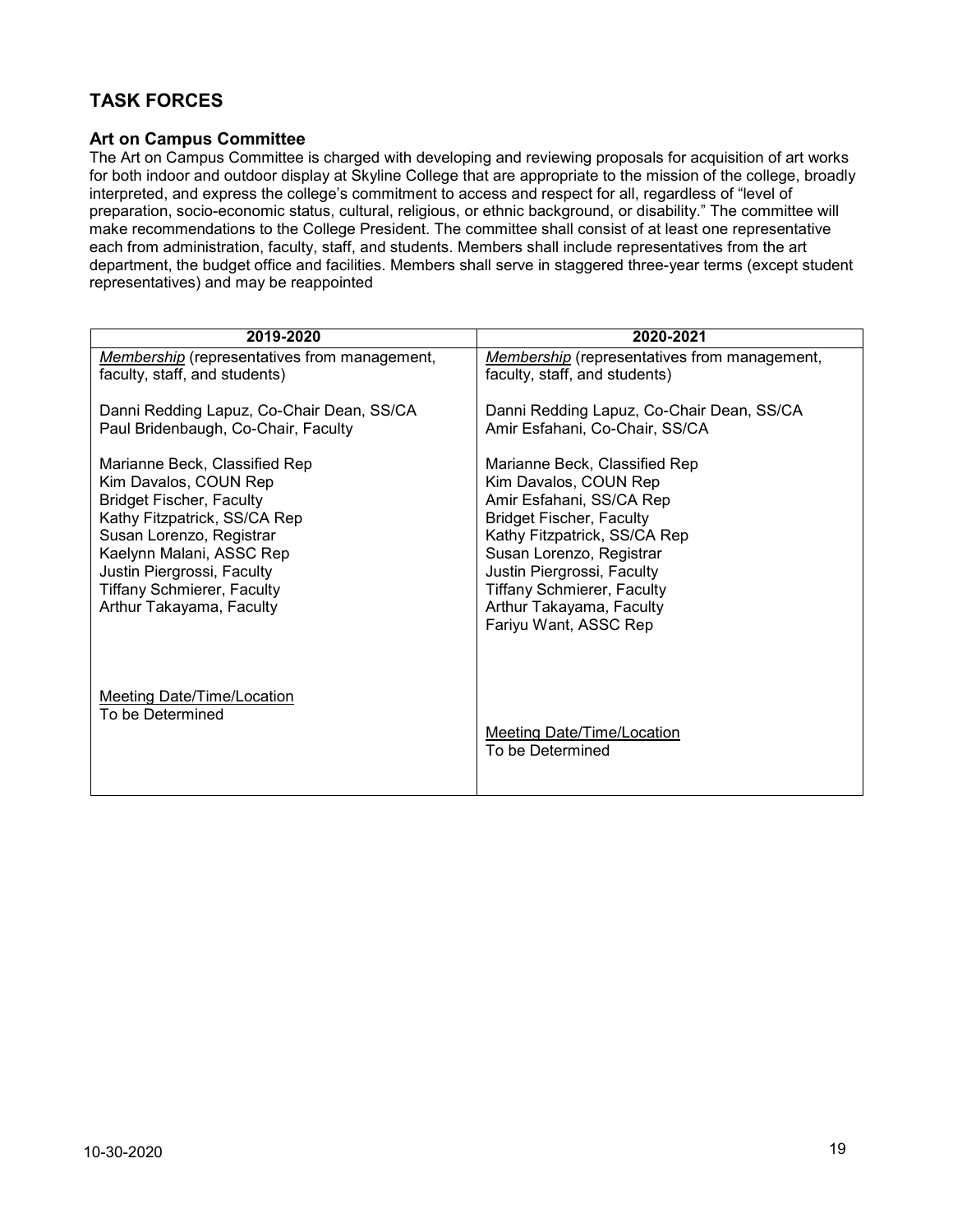# <span id="page-19-1"></span><span id="page-19-0"></span>**OPERATIONAL WORK GROUPS**

### **Campus Auxiliary Services Advisory Committee**

The Committee is to identify concerns and makes recommendations regarding the cafeteria, bookstore, vending, and some facilities to the President or the Chancellor's Office. This is a college committee that interfaces with the District Auxiliary Services Advisory Committee (DASAC).

| 2019-2020                                               | 2020-2021                                               |
|---------------------------------------------------------|---------------------------------------------------------|
| Membership (representatives from bookstore,             | Membership (representatives from bookstore,             |
| cafeteria, Student Activities Office, Business Services | cafeteria, Student Activities Office, Business Services |
| office, Student Services)                               | office, Student Services)                               |
| Eloisa Briones, VP, Administrative Services             | Eloisa Briones, VP, Administrative Services             |
| Kevin Chak, Bookstore Manager, Auxiliary Services       | Kevin Chak, Bookstore Manager, Auxiliary Services       |
| Chelsee De Barra, Manager, Learning Center              | Chelsee De Barra, Manager, Learning Center              |
| Erick Ferrogiaro, ASSC Rep                              | Rick McMahon, Pacific Dining representative             |
| Rick McMahon, Pacific Dining representative             | Ryan Samn, Student Development                          |
| Ryan Samn, Student Development                          | Chikako Walker, GLPS Rep                                |
| Chikako Walker, GLPS Rep                                | Anthony Yu, ASSC Rep                                    |
| Meeting Date/Time/Location                              | Meeting Date/Time/Location                              |
| Meetings held as needed                                 | Meetings held as needed                                 |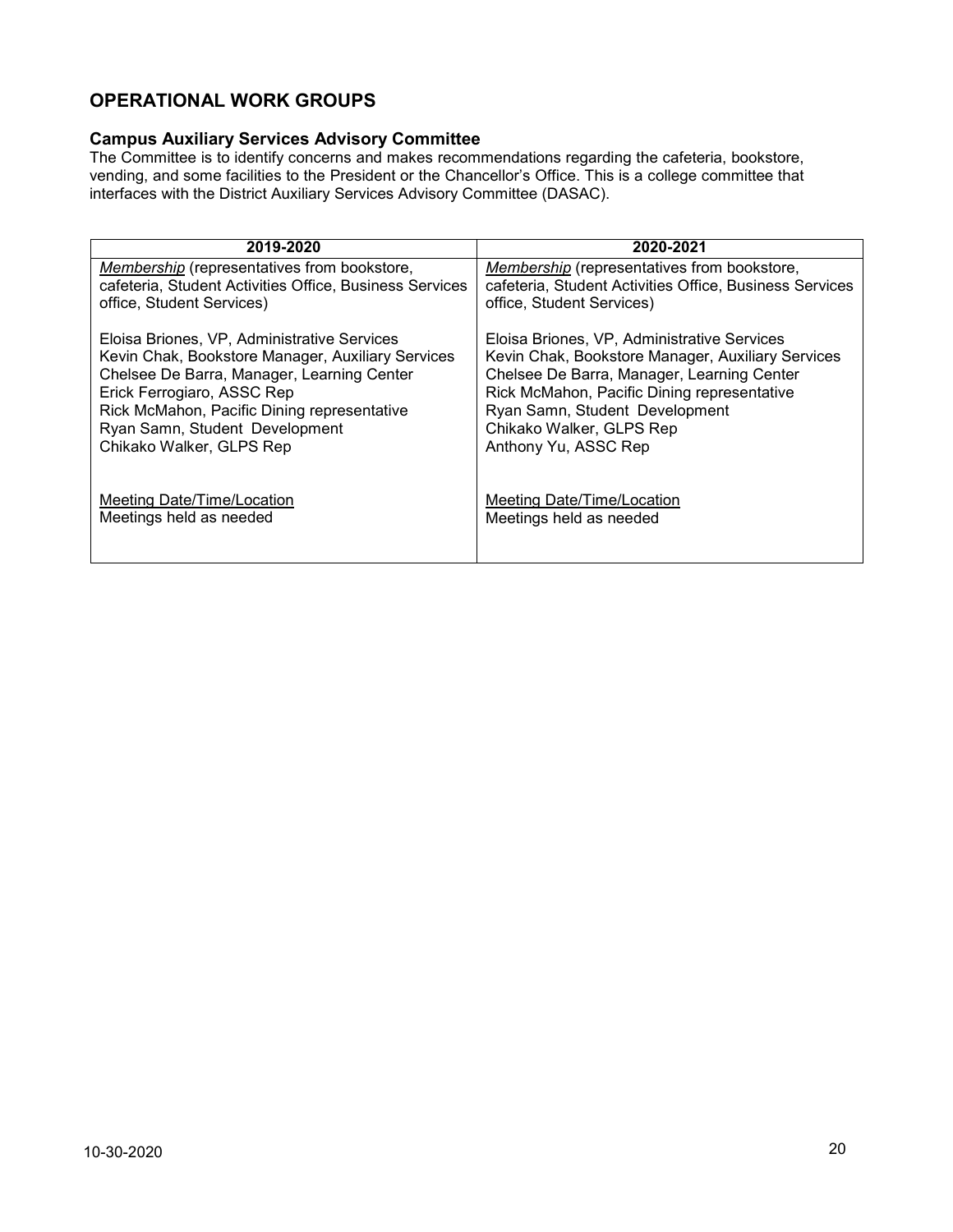### <span id="page-20-0"></span>**College Design Team**

The Design Team is a collaborative body comprised of faculty, staff, students, and administrators that serve as a point of integration and communication for all efforts of the Comprehensive College Redesign. This body reviews and discusses proposals from the inquiry/work teams and makes recommendations to the Administrative Leadership Team. Specifically, the design team includes the co-leads as well as representatives from: the inquiry/work teams, shared governance bodies at Skyline College, various campus programs, classified staff and from the logistics and communication team.

| classified staff and from the logistics and communication team.<br>2019-2020 | 2020-2021                                             |
|------------------------------------------------------------------------------|-------------------------------------------------------|
|                                                                              |                                                       |
| Membership (as listed below)                                                 | Membership (as listed below)                          |
|                                                                              |                                                       |
| Design Team Co-Leads                                                         | Design Team Co-Leads                                  |
| Carla Grandy, Director, Guided Pathways and                                  | Ernesto Hernandez, Director, Guided                   |
| Comprehensive Redesign                                                       | Pathways and Comprehensive Redesign                   |
| Jessica Hurless, Instruction Faculty                                         | Jennifer Taylor-Mendoza, Vice President of            |
| Mustafa Popal, Instructional Faculty                                         | Instruction                                           |
|                                                                              |                                                       |
| Angélica Garcia, Vice President of Student Services                          | TBD, Vice President of Student Services               |
| Jennifer Taylor-Mendoza, Vice President of                                   |                                                       |
| Instruction                                                                  | Marianne Beck, Classified Rep                         |
|                                                                              | Chelssee De Barra, Manager, TLC                       |
| TBD - Classified Senate - 3 seats                                            | Luis Escobar, Dean, Counseling                        |
| TBD - AS Rep - 1 seat                                                        | Jeremy Evangelista, Classified Rep                    |
| Cherie Colin, Director, MCPR                                                 | Connor Fitzpatrick, Communications Manager            |
| Chelssee De Barra, Manager, TLC                                              | Chris Gibson, ALC Instructional Dean Lead             |
| Luis Escobar, Dean, Counseling                                               | Carla Grandy, Dean, STEM, Lead                        |
|                                                                              |                                                       |
| Bridget Fischer, ePortfolio Coordinator                                      | Alvin Gubatina, Interim Director, Student Life        |
| Connor, Fitzpatrick, Communications Manager                                  | Jessica Hurless, Curriculum Chair                     |
| Safiyyah Forbes, Professional Development, Coord.                            | Michael Kane, BEM Instructional Dean Lead             |
| Alvin Gubatina, Interim Director, Student Life                               | Will Minnich, Dean, Enrollment Services               |
| Jessica Hurless, Curriculum Chair                                            | Ellen Murray, Director                                |
| Kaelynn Malani, ASSC Rep                                                     | Danni Redding-Lapuz, SS/CA Dean Lead                  |
| Will Minnich, Dean, Enrollment Services                                      | Ingrid Vargas, Dean, PRIE                             |
| Rolin Moe, Dean, ASLT                                                        | Andrea Vizenor, Dean, SPWD                            |
|                                                                              | Fanyu Wang, ASSC Rep                                  |
| Ellen Murray, Director                                                       |                                                       |
| Jude Navari, HIPs Lead                                                       |                                                       |
| Gabriella Nocito, Director Learning Commons                                  | <b>Student Success Team Representatives:</b>          |
| Ingrid Vargas, Dean, PRIE                                                    |                                                       |
| Andrea Vizenor, Dean, SPWD                                                   | TBD - STH Instructional Faculty Rep                   |
|                                                                              | TBD - BEM Instructional Faculty Rep                   |
| <b>Student Success Team Representatives:</b>                                 | TBD - SE Instructional Faculty Rep                    |
|                                                                              | TBD - ALC Instructional Faculty Rep                   |
| TBD - STH Instructional Faculty Rep                                          | Kenny Gonzalez, Career Counselor                      |
| TBD - BEM Instructional Faculty Rep                                          | Jenny Le, STH MM Counselor                            |
|                                                                              |                                                       |
| TBD - SE Instructional Faculty Rep                                           | Courtney Mogg, ALC MM Counselor                       |
| TBD - ALC Instructional Faculty Rep                                          | Nate Nevado, BEM MM Counseling Faculty                |
| Chris Gibson, ALC Instructional Dean Lead                                    | Alberto Santellan - SE MM Counseling Faculty          |
| Kenny Gonzalez, Career Counselor                                             |                                                       |
| David Hasson, AB705                                                          | Classified Senate - 1 vacancy                         |
| Ray Hernandez, STH Instructional Dean Lead                                   | Academic Senate Rep - 1                               |
| Michael Kane, BEM Instructional Dean Lead                                    | vacancy                                               |
| Jenny Le, STH MM Counselor                                                   |                                                       |
|                                                                              |                                                       |
| Courtney Mogg, ALC MM Counselor                                              |                                                       |
| Nate Nevado, BEM MM Counselor                                                | Fall 2020 Meetings (tentative): September 30, October |
| Danni Redding-Lapuz, SE Instructional Dean Lead                              | 14, November 25, December 9 2:30 pm - 4 pm            |
| Alberto Santellan - SE MM Counselor                                          |                                                       |
| Lavinia Zanassi, Career Counselor                                            |                                                       |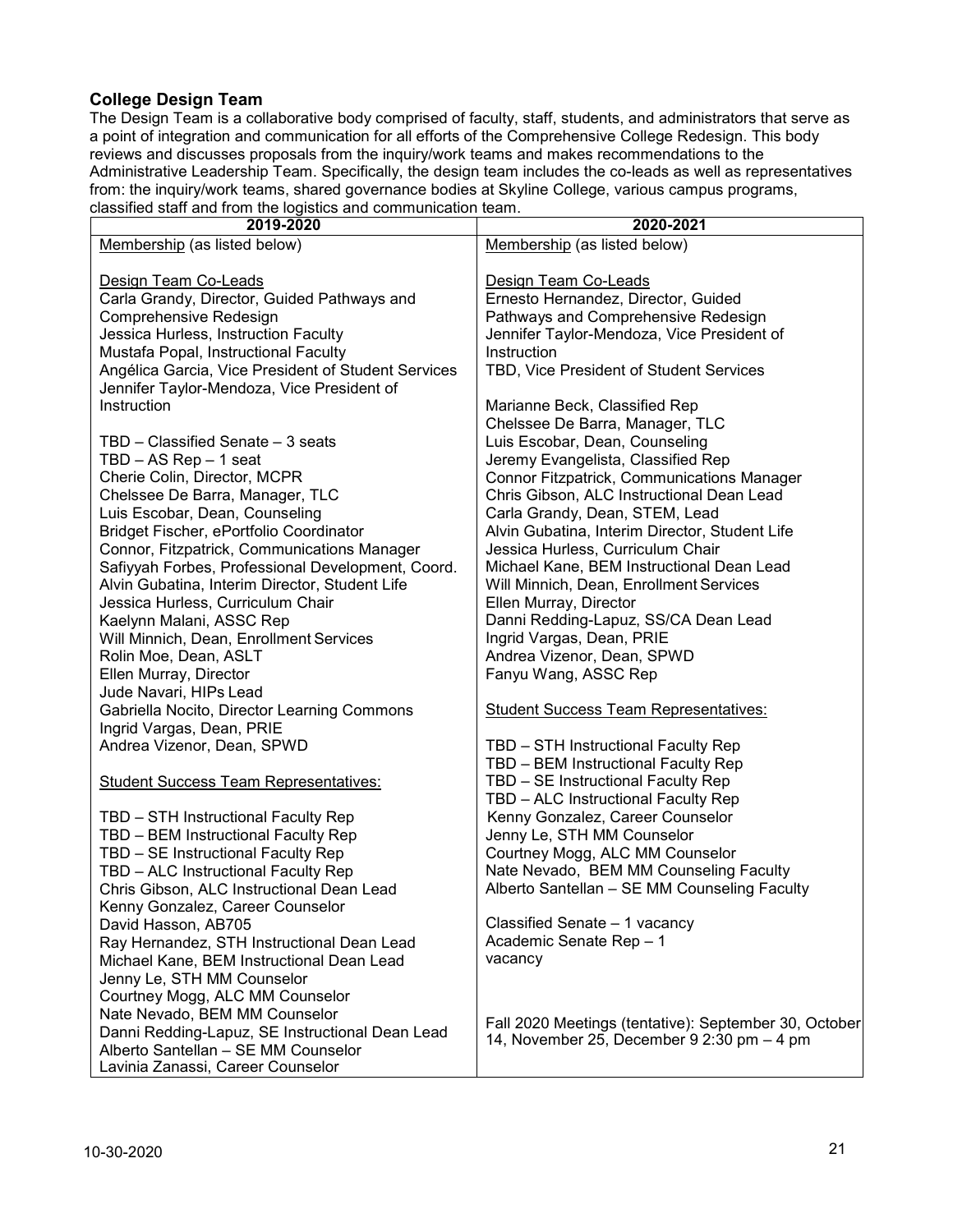#### <span id="page-21-0"></span>**College Success Initiative (CSI) Coordinating Task Force**

The role of this committee is to provide a venue to facilitate communication and currency among everyone involved in implementation of the Basic Skills Plan and between the instructional and student services components of the college. The group will seek to ensure that Skyline's Plan is integrated throughout the college. It will be responsible for overseeing the project as a whole and ensuring that the various efforts are well connected to each other, and well embedded in the college's structure. The committee will also identify any gaps that should be addressed. The committee will develop and maintain a calendar of activities to facilitate communication and coordination across the college.

| 2019-2020                                                                                                                                                                                                                                                                                                                                                                                                                                                                                                                              | 2020-2021                                                                                                                                                                                                                                                                                                                                                                                                                                                                                                                                                                                         |
|----------------------------------------------------------------------------------------------------------------------------------------------------------------------------------------------------------------------------------------------------------------------------------------------------------------------------------------------------------------------------------------------------------------------------------------------------------------------------------------------------------------------------------------|---------------------------------------------------------------------------------------------------------------------------------------------------------------------------------------------------------------------------------------------------------------------------------------------------------------------------------------------------------------------------------------------------------------------------------------------------------------------------------------------------------------------------------------------------------------------------------------------------|
| Membership The committee will be a broadly<br>constituted group representing all of the key<br>components of the project, and co-chaired by the<br>College Success Coordinator and a Vice President.<br>If the Coordinator is a classroom instructor, the Co-<br>Chair would be the Vice President of Student<br>Services. If the Coordinator is a counselor or<br>librarian, the Co-Chair would be the Vice President of<br>Instruction. The members would include:                                                                   | Membership The committee will be a broadly<br>constituted group representing all of the key<br>components of the project, and co-chaired by the<br>College Success Coordinator and a Vice President.<br>If the Coordinator is a classroom instructor, the Co-<br>Chair would be the Vice President of Student<br>Services. If the Coordinator is a counselor or<br>librarian, the Co-Chair would be the Vice President of<br>Instruction. The members would include:                                                                                                                              |
| Jarrod Feiner, Co-Chair, LA Rep<br>Angèlica Garcia, Co-Chair, VP, Student Services<br>Serena Chu-Mraz, LA Rep<br>Lorraine DeMello, COUN Rep<br>Jarrod Feiner, LA Rep<br>Ricardo Flores, ASLT Rep/Classified Senate Rep<br>Raymon Gutierrez, ASLT Rep/Classified Senate Rep<br>Raymond Hernandez, Dean, SMT<br>Lasana Hotep, Dean SESP<br>Denise Hum, SMT Rep<br>Maryam Khan, SMT Rep<br>Rolin Moe, ASLT Rep<br>Marisa Thigpen, ASLT Rep/ Classified Senate Rep<br>Jessica Truglio, DRC Rep<br>Andrew Yu, SMT Rep<br>Ex Officio Members | Jarrod Feiner, Co-Chair, LA Rep<br>Eloisa Briones, Co-Chair, VP Administrative Services<br>Jennifer Taylor-Mendoza, Co-Chair, VPI<br>Jessica Belluomini, LA Rep<br>Chelssee De Barra, ASLT Rep<br>Lorraine DeMello, COUN Rep<br>Jing Folsom, STEM Rep<br>Ricardo Flores, ASLT Rep/Classified Senate Rep<br>Carla Grandy Dean, STEM<br>Raymon Gutierrez, ASLT Rep/Classified Senate Rep<br>Katie Hern, LA Rep<br>Denise Hum, STEM Rep<br>Cheryl Johnson, Dean, SESP<br>Maryam Khan, STEM Rep<br>Rolin Moe, ASLT Rep<br>Marisa Thigpen, ASLT Rep/ Classified Senate Rep<br>Jessica Truglio, DRC Rep |
| Meeting Date/Time/Location<br>First Monday of the month<br>2:10 - 4:00 p.m.<br>Building 4, Room 4301                                                                                                                                                                                                                                                                                                                                                                                                                                   | Ex Officio Members<br><b>Meeting Date/Time/Location</b><br>First Monday of the month<br>2:10 - 4:00 p.m.<br>Building 4, Room 4301                                                                                                                                                                                                                                                                                                                                                                                                                                                                 |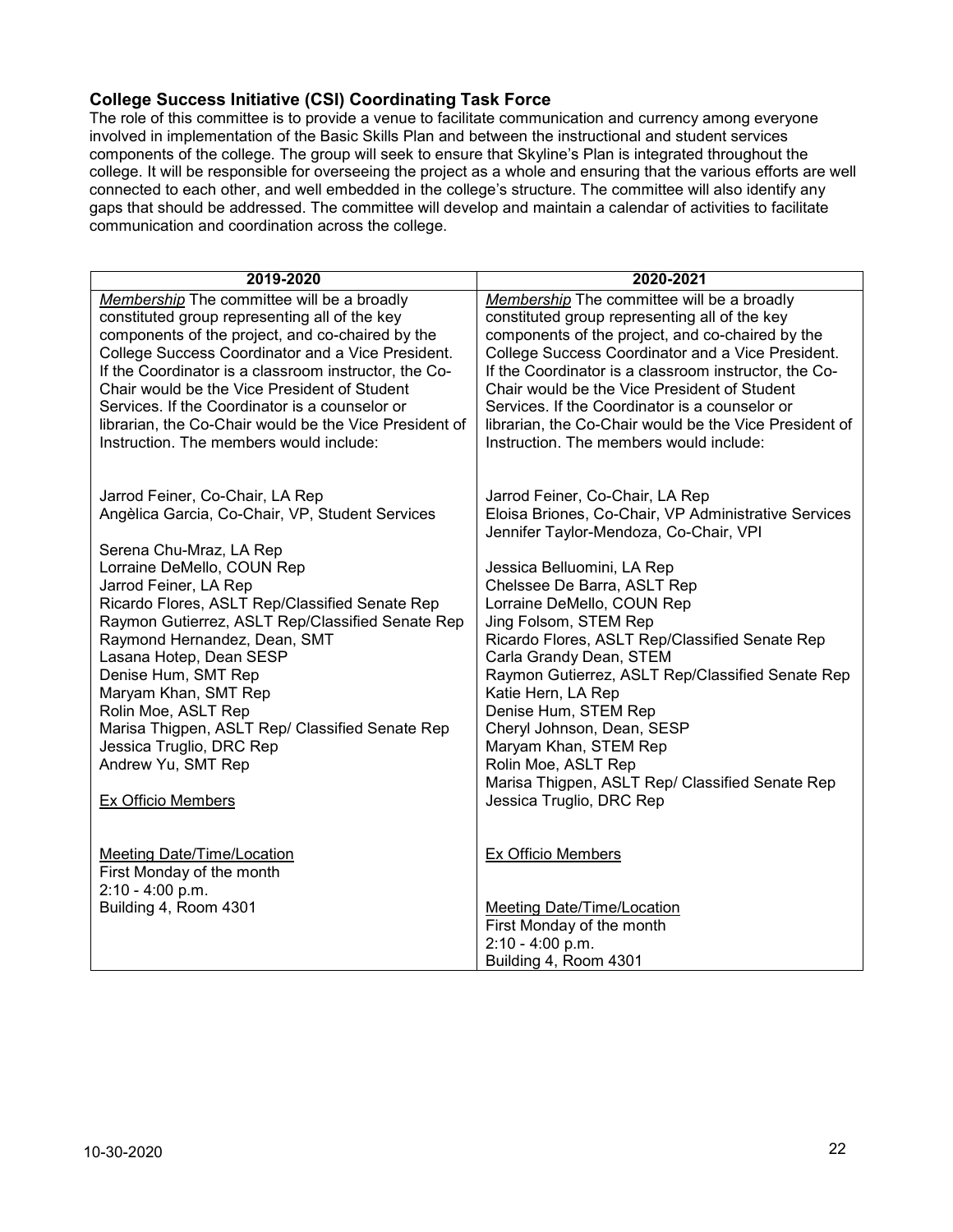#### <span id="page-22-0"></span>**Commencement Committee**

This committee plans, coordinates and implements all activities for Commencement. The committee meets regularly during the spring semester until the day of graduation. Meetings focus on all logistical aspects of the graduation and the commencement ceremony.

| 2019-2020                                                                                                             | 2020-2021                                                                                                                                                      |
|-----------------------------------------------------------------------------------------------------------------------|----------------------------------------------------------------------------------------------------------------------------------------------------------------|
| <b>Membership</b> (Representatives from Buildings and<br>Grounds, Campus Bookstore, Multi-Media, Student<br>Services) | <b>Membership</b> (Representatives from Buildings and<br>Grounds, Campus Bookstore, Multi-Media, Student<br>Services)                                          |
| William Minnich, Co-Chair, Dean, Enrollment<br><b>Services</b>                                                        | William Minnich, Co-Chair, Dean, Enrollment<br>Services                                                                                                        |
| Alvin Gubatina, Co-Chair, Interim Director, Student<br>Development                                                    | Alvin Gubatina, Co-Chair, Interim Director, Student<br>Development                                                                                             |
| Michelle Batista, Director Student Support<br>Services/Title IX Deputy Coordinator                                    | Michelle Batista, Director Student Support<br>Services/Title IX Deputy Coordinator                                                                             |
| Kevin Chak, Bookstore Manager, Auxiliary Services<br>Mia Coo, MCPR                                                    | Kevin Chak, Bookstore Manager, Auxiliary Services<br>Cherie Colin, Director MCPR                                                                               |
| John Doctor, Facility Rep                                                                                             | Mia Coo, MCPR                                                                                                                                                  |
| Jeremy Evangelista, College Recruiter                                                                                 | John Doctor, Facility Rep                                                                                                                                      |
| Susan Lorenzo, Registrar<br>Golda Margate, EA, VPSS                                                                   | Jeremy Evangelista, College Recruiter<br>Connor, Fitzpatrick, MCPR                                                                                             |
| Joe Morello, KAD                                                                                                      | Susan Lorenzo, Registrar                                                                                                                                       |
| Gabriela Nocito, Director, Learning Commons                                                                           | Golda Margate, EA, VPSS                                                                                                                                        |
| Sherrie Prasad, EA, VPI                                                                                               | Joe Morello, KAD                                                                                                                                               |
| Theresa Tentes, EA, President's Office                                                                                | Gabriela Nocito, Director, Learning Commons                                                                                                                    |
| Jim Vangele, Chief, Public Safety                                                                                     | Sherrie Prasad, EA, VPI<br>Theresa Tentes, EA, President's Office                                                                                              |
|                                                                                                                       | Jim Vangele, Chief, Public Safety                                                                                                                              |
| Other members of the campus community are invited                                                                     |                                                                                                                                                                |
| to meetings that cover specific planning areas as it                                                                  |                                                                                                                                                                |
| relates to their department, program or division.                                                                     | Other members of the campus community are invited<br>to meetings that cover specific planning areas as it<br>relates to their department, program or division. |
| <b>Meeting Date/Time/Location</b>                                                                                     |                                                                                                                                                                |
| Meetings held as needed                                                                                               |                                                                                                                                                                |
|                                                                                                                       | Meeting Date/Time/Location                                                                                                                                     |
|                                                                                                                       | Meetings held as needed                                                                                                                                        |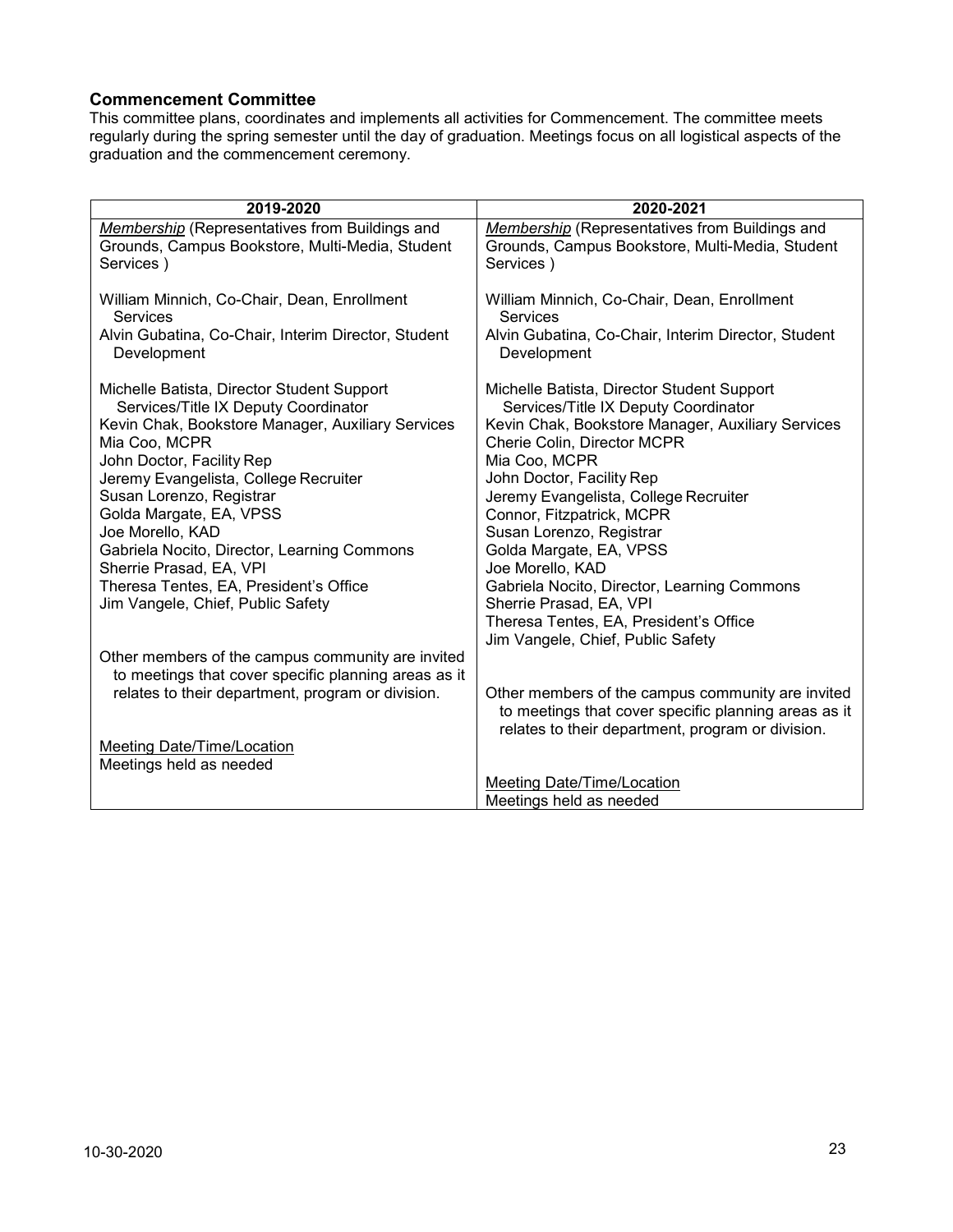# <span id="page-23-0"></span>**Deans and Vice Presidents**

| 2019-2020                                      | 2020-2021                                      |
|------------------------------------------------|------------------------------------------------|
| <b>Membership (Vice Presidents and Deans)</b>  | <b>Membership (Vice Presidents and Deans)</b>  |
|                                                |                                                |
| Eloisa Briones, VP, Administrative Services    | Eloisa Briones, VP, Administrative Services    |
| Angèlica Garcia, VP, Student Services          | Jennifer Taylor-Mendoza, VP, Instruction       |
| Jennifer Taylor-Mendoza, VP, Instruction       | Vacant, VP, Student Services                   |
| Paul Cassidy, Manager, Administrative Services | Paul Cassidy, Manager, Administrative Services |
| Cherie Colin, Director, MCPR                   | Cherie Colin, Director, MCPR                   |
| Luis Escobar, Dean, Counseling                 | Luis Escobar, Dean, Counseling                 |
| Chris Gibson, Dean, LA                         | Chris Gibson, Dean, LA                         |
| Raymond Hernandez, Dean, SMT                   | Carla Grandy, Dean, STEM                       |
| Lasana Hotep, Dean, SESP                       | Cheryl Johnson, Dean, SESP                     |
| Michael Kane, Dean, BEPP                       | Michael Kane, Dean, BEPP                       |
| William Minnich, Dean, Enrollment Services     | William Minnich, Dean, Enrollment Services     |
| Rolin Moe, Dean, ASLT                          | Rolin Moe, Dean, ASLT                          |
| Joseph Morello, Jr., Dean, KAD                 | Joseph Morello, Jr., Dean, KAD                 |
| Danni Redding Lapuz, Dean, SS/CA               | Danni Redding Lapuz, Dean, SS/CA               |
| Ingrid Vargas, Dean, PRIE                      | Ingrid Vargas, Dean, PRIE                      |
| Andrea Vizenor, Dean, SPWD                     | Andrea Vizenor, Dean, SPWD                     |
| Russell Waldon, Dean, GLPS                     | Russell Waldon, Dean, GLPS                     |
|                                                |                                                |
| <b>Meeting Date/Time/Location</b>              | <b>Meeting Date/Time/Location</b>              |
| Second Thursday of the month                   | Second Thursday of the month                   |
| $9:00 - 11:00$ a.m.                            | $9:00 - 11:00$ a.m.                            |
| Building 4, Room 4343                          | Building 4, Room 4343                          |
|                                                |                                                |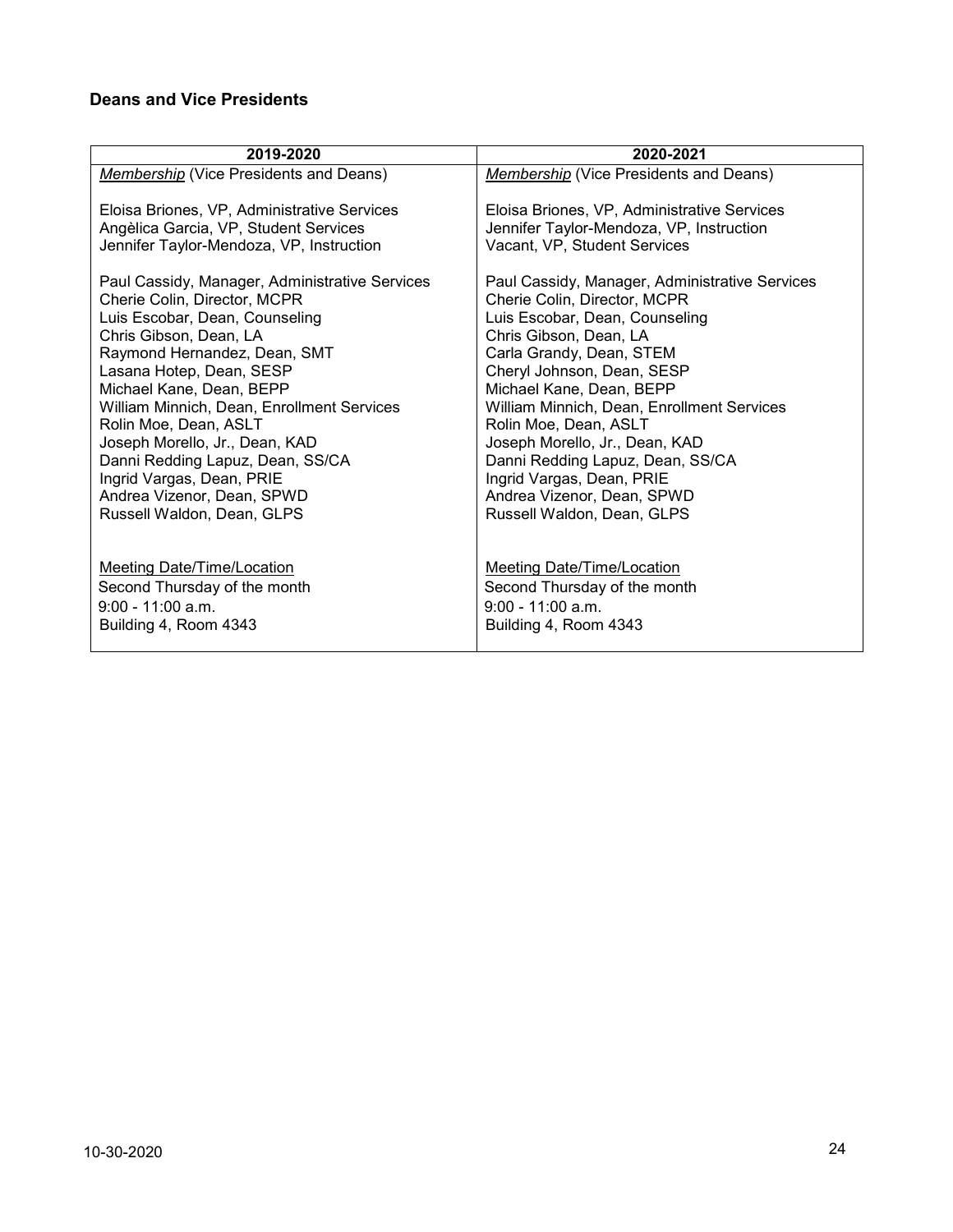# <span id="page-24-0"></span>**Event Support Working Group**

| 2019-2020                                               | 2020-2021                                               |
|---------------------------------------------------------|---------------------------------------------------------|
| <b>Membership</b> (Representatives from Administration, | <b>Membership</b> (Representatives from Administration, |
| Operations, Facilities, Public Safety, Media Services   | Operations, Facilities, Public Safety, Media Services   |
| and division offices who assist in event planning)      | and division offices who assist in event planning)      |
| Eloisa Briones, Chair, VP, Administrative Services      | Eloisa Briones, Chair, VP, Administrative Services      |
| Nancy Argarin                                           | Nancy Argarin                                           |
| Grace Beltran                                           | Grace Beltran                                           |
| Linda Bertellotti                                       | Kevin Chak                                              |
| Kevin Chak                                              | <b>Cherie Colin</b>                                     |
| Cherie Colin                                            | John Doctor                                             |
| John Doctor                                             | Jeremy Evangelista                                      |
| Jeremy Evangelista                                      | <b>Bryant Evans</b>                                     |
| <b>Bryant Evans</b>                                     | <b>Connor Fitzpatrick</b>                               |
| <b>Connor Fitzpatrick</b>                               | Jackie Flores                                           |
| Jackie Flores                                           | Joshua Harris                                           |
| Joshua Harris                                           | Roger Marcelo                                           |
| Roger Marcelo                                           | Golda Margate                                           |
| Golda Margate                                           | Joseph Morello                                          |
| Joseph Morello, Jr.                                     | Katrina Pantig                                          |
| Katrina Pantig                                          | <b>Sherrie Prasad</b>                                   |
| <b>Sherrie Prasad</b>                                   | Ryan Samn                                               |
| Ryan Samn                                               | <b>Theresa Tentes</b>                                   |
| <b>Theresa Tentes</b>                                   | Annie Trinh                                             |
| <b>Annie Trinh</b>                                      | Jim Vangele                                             |
| Jim Vangele                                             |                                                         |
|                                                         | <b>Meeting Date/Time/Location</b>                       |
| <b>Meeting Date/Time/Location</b>                       | Meetings held as needed                                 |
| Meetings held as needed                                 |                                                         |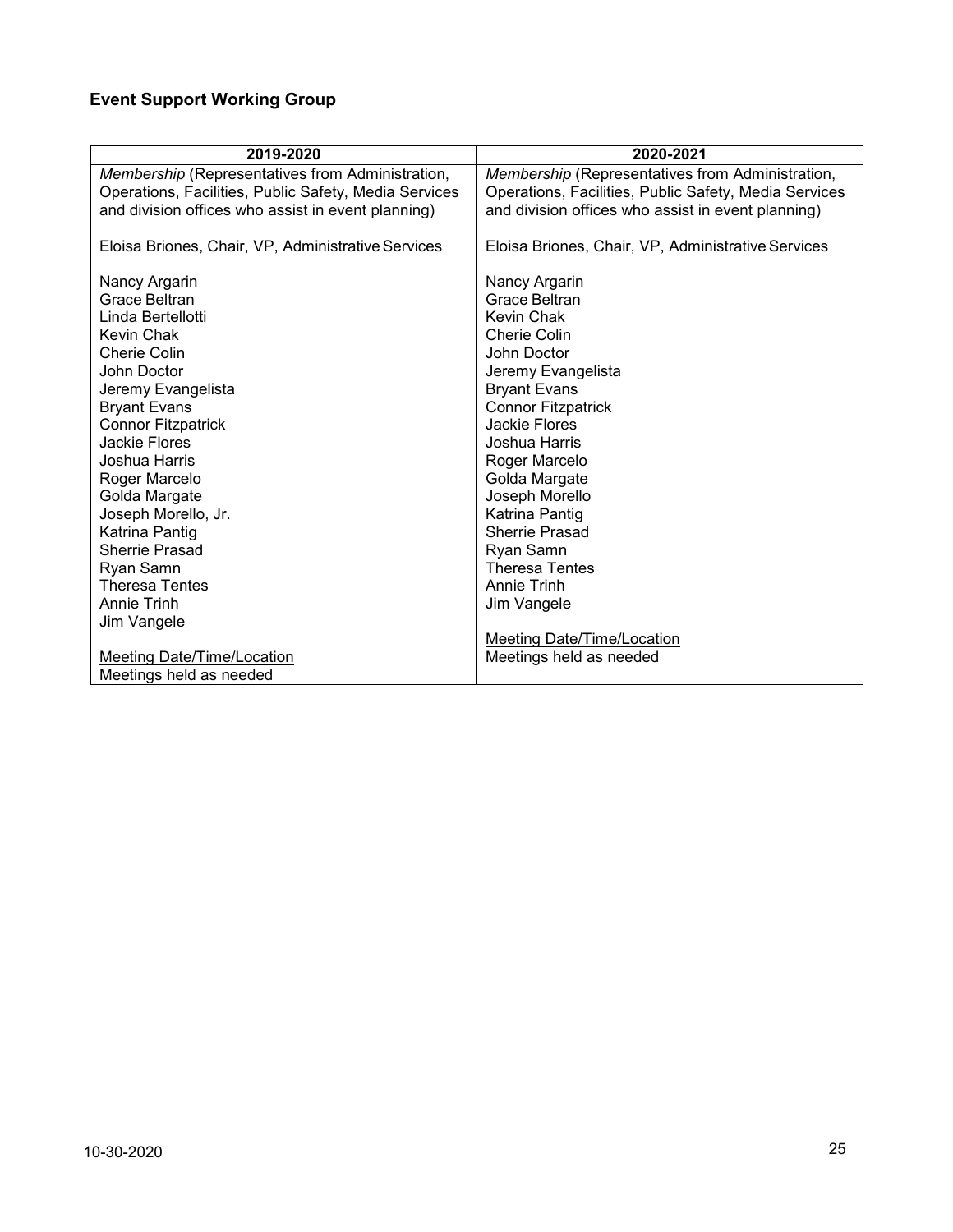#### <span id="page-25-0"></span>**Institutional Review Board**

The Skyline College Institutional Review Board (IRB) is charged with reviewing non-exempt research and making recommendations on the ethical and safety status of the proposed research. The IRB serves to ensure that research conducted on human subjects, including both biological and social science inquiries, be ethical and not infringe upon the rights or jeopardize the welfare of the subjects. An IRB is solely about the protection of human subjects in research. The results of the consideration will be forwarded to the President via the Dean of Planning, Research and Institutional Effectiveness.

| 2019-2020                                                                 | 2020-2021                                                                 |
|---------------------------------------------------------------------------|---------------------------------------------------------------------------|
| Membership                                                                | Membership                                                                |
| Ingrid Vargas, Co-Chair, Dean, PRIE<br>Ray Hernandez, Co-Chair, Dean, SMT | Ingrid Vargas, Co-Chair, Dean, PRIE<br>Carla Grandy, Co-Chair, Dean, STEM |
| Ray Jones, LA Rep                                                         | Martina Center, LA Rep                                                    |
| Karrie Mitchell, District Office Representative                           | Karrie Mitchell, District Office Representative                           |

#### <span id="page-25-1"></span>**Instructional Leadership Team**

| 2019-2020                                                                                                                                                                                                                                                                                                                                                                                                                                                                                                                                                                                                   | 2020-2021                                                                                                                                                                                                                                                                                                                                                                                                                                                                                                                                                                                                                   |
|-------------------------------------------------------------------------------------------------------------------------------------------------------------------------------------------------------------------------------------------------------------------------------------------------------------------------------------------------------------------------------------------------------------------------------------------------------------------------------------------------------------------------------------------------------------------------------------------------------------|-----------------------------------------------------------------------------------------------------------------------------------------------------------------------------------------------------------------------------------------------------------------------------------------------------------------------------------------------------------------------------------------------------------------------------------------------------------------------------------------------------------------------------------------------------------------------------------------------------------------------------|
| Membership (Vice President of Instruction,                                                                                                                                                                                                                                                                                                                                                                                                                                                                                                                                                                  | Membership (Vice President of Instruction,                                                                                                                                                                                                                                                                                                                                                                                                                                                                                                                                                                                  |
| Instructional division deans, directors and managers)                                                                                                                                                                                                                                                                                                                                                                                                                                                                                                                                                       | Instructional division deans, directors and managers)                                                                                                                                                                                                                                                                                                                                                                                                                                                                                                                                                                       |
| Jennifer Taylor-Mendoza, Chair, VP, Instruction                                                                                                                                                                                                                                                                                                                                                                                                                                                                                                                                                             | Jennifer Taylor-Mendoza, Chair, VP, Instruction                                                                                                                                                                                                                                                                                                                                                                                                                                                                                                                                                                             |
| Wissem Bennani, Manager, ISP<br>Chelssee De Barra, Manager, TLC<br>Luis Escobar, Dean, Counseling<br>Zaid Ghori, Director, Special International Programs<br>Chris Gibson, Dean, Language Arts<br>Carla Grandy, Director of Guided Pathways &<br>Comprehensive Redesign<br>Raymond Hernandez, Dean, SMT<br>Raymond Jones, Director of Middle College<br>Michael Kane, Dean, BEPP<br>Rolin Moe, Dean, ASLT<br>Joseph Morello, Jr., Dean, KAD<br>Gabriela Nocito, Director of the Learning Commons<br>Danni Redding Lapuz, Dean, SS/CA<br>Pcyeta Stroud, Project Director, BAEC<br>Andrea Vizenor, Dean, SPWD | Wissem Bennani, Manager, ISP<br>Chelssee De Barra, Manager, TLC<br>Zaid Ghori, Director, Special International Programs<br>Chris Gibson, Dean, Language Arts<br>Carla Grandy, Dean, STEM<br>Martina Center, Interim Director of Middle College<br>Ernesto Hernandez, Interim Director Guided<br>Pathways & Comprehensive Redesign<br>Michael Kane, Dean, BEPP<br>Will Minnich, Dean, Enrollment Services<br>Rolin Moe, Dean, ASLT<br>Joseph Morello, Jr., Dean, KAD<br>Gabriela Nocito, Director of the Learning Commons<br>Danni Redding Lapuz, Dean, SS/CA<br>Pcyeta Stroud, Director of Bay Area Entrepreneur<br>Center. |
| Russell Waldon, Dean, GLPS                                                                                                                                                                                                                                                                                                                                                                                                                                                                                                                                                                                  | Andrea Vizenor, Dean, SPWD<br>Russell Waldon, Dean, GLPS                                                                                                                                                                                                                                                                                                                                                                                                                                                                                                                                                                    |
| Meeting Date/Time/Location                                                                                                                                                                                                                                                                                                                                                                                                                                                                                                                                                                                  |                                                                                                                                                                                                                                                                                                                                                                                                                                                                                                                                                                                                                             |
| Third Thursday of the month                                                                                                                                                                                                                                                                                                                                                                                                                                                                                                                                                                                 | <b>Meeting Date/Time/Location</b>                                                                                                                                                                                                                                                                                                                                                                                                                                                                                                                                                                                           |
| $9:00 - 11:00$ a.m.                                                                                                                                                                                                                                                                                                                                                                                                                                                                                                                                                                                         | Third Thursday of the month                                                                                                                                                                                                                                                                                                                                                                                                                                                                                                                                                                                                 |
| Building 4, Room 4343                                                                                                                                                                                                                                                                                                                                                                                                                                                                                                                                                                                       | $9:00 - 11:00$ a.m.                                                                                                                                                                                                                                                                                                                                                                                                                                                                                                                                                                                                         |
|                                                                                                                                                                                                                                                                                                                                                                                                                                                                                                                                                                                                             | Building 4, Room 4343                                                                                                                                                                                                                                                                                                                                                                                                                                                                                                                                                                                                       |
|                                                                                                                                                                                                                                                                                                                                                                                                                                                                                                                                                                                                             |                                                                                                                                                                                                                                                                                                                                                                                                                                                                                                                                                                                                                             |
|                                                                                                                                                                                                                                                                                                                                                                                                                                                                                                                                                                                                             |                                                                                                                                                                                                                                                                                                                                                                                                                                                                                                                                                                                                                             |
|                                                                                                                                                                                                                                                                                                                                                                                                                                                                                                                                                                                                             |                                                                                                                                                                                                                                                                                                                                                                                                                                                                                                                                                                                                                             |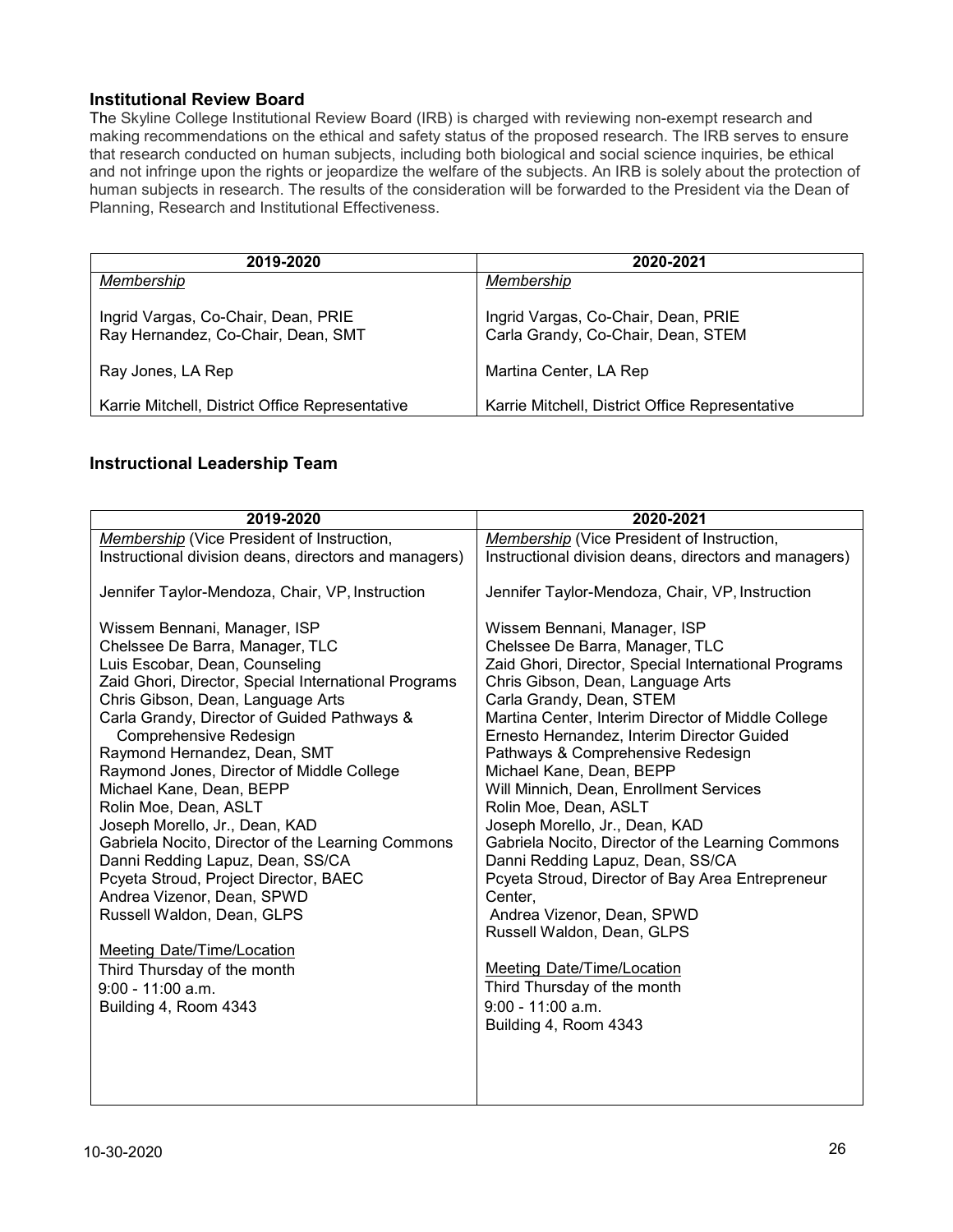### <span id="page-26-0"></span>**Management Council**

The Management Council is an appointed advisory to the College President and primarily meets to facilitate communication among Managers regarding College operations.

| 2019-2020                                         | 2020-2021                                                        |
|---------------------------------------------------|------------------------------------------------------------------|
| Membership (President, Vice Presidents, Deans,    | Membership (President, Vice Presidents, Deans,                   |
| Directors, and Classified Supervisors)            | Directors, and Classified Supervisors)                           |
|                                                   |                                                                  |
| Jannett Jackson, Chair, Interim President         | Melissa Moreno, Chair, President                                 |
|                                                   | Carsbia Anderson                                                 |
| Michelle Batista                                  | Michelle Batista                                                 |
| Wissem Bennani                                    | Wissem Bennani                                                   |
| Eloisa Briones                                    | Eloisa Briones                                                   |
| Paul Cassidy                                      | Paul Cassidy                                                     |
| <b>Kevin Chak</b>                                 | <b>Martina Center</b>                                            |
| <b>Cherie Colin</b>                               | Kevin Chak                                                       |
| Chelssee De Barra                                 | <b>Cherie Colin</b>                                              |
| John Doctor                                       | Chelssee De Barra                                                |
| Luis Escobar                                      | John Doctor                                                      |
| <b>Connor Fitzpatrick</b>                         | Luis Escobar                                                     |
| Angélica Garcia                                   | <b>Connor Fitzpatrick</b>                                        |
| Zaid Ghori                                        | <b>Zaid Ghori</b>                                                |
| Chris Gibson                                      | Chris Gibson                                                     |
| Carla Grandy                                      | Carla Grandy                                                     |
| Alvin Gubatina                                    | Alvin Gubatina                                                   |
| Raymond Hernandez                                 | Judy Hutchinson                                                  |
| Lasana Hotep                                      | Cheryl Johnson                                                   |
| Judy Hutchinson                                   | <b>Michael Kane</b>                                              |
| Raymond Jones                                     | Susan Lorenzo                                                    |
| Michael Kane                                      | <b>William Minnich</b>                                           |
| Susan Lorenzo                                     | Rolin Moe                                                        |
| <b>William Minnich</b>                            | Joseph Morello, Jr.                                              |
| Rolin Moe                                         | Regina Morrison                                                  |
| Joseph Morello, Jr.                               | <b>Ellen Murray</b>                                              |
| Regina Morrison                                   | Gabriela Nocito                                                  |
| Ellen Murray                                      | Katrina Pantig                                                   |
| Gabriela Nocito                                   | Danni Redding Lapuz                                              |
| Danni Redding Lapuz                               | Elayne Rodriguez                                                 |
| <b>Michael Stokes</b>                             | <b>Michael Stokes</b>                                            |
| Pcyeta Stroud                                     | Pcyeta Stroud                                                    |
| Jennifer Taylor-Mendoza                           | Jennifer Taylor-Mendoza                                          |
| Chad Thompson                                     | Chad Thompson                                                    |
| Jim Vangele                                       | Jim Vangele                                                      |
| Ingrid Vargas                                     | Ingrid Vargas                                                    |
| Andrea Vizenor                                    | Andrea Vizenor                                                   |
| Russell Waldon                                    | Russell Waldon                                                   |
|                                                   |                                                                  |
| <b>Meeting Date/Time/Location</b>                 | <b>Meeting Date/Time/Location</b><br>Second Tuesday of the month |
| Second Tuesday of the month<br>$2:00 - 3:30$ p.m. | $2:00 - 3:30$ p.m.                                               |
| Building 4, Room 4343                             | Building 4, Room 4301                                            |
|                                                   |                                                                  |
|                                                   |                                                                  |
|                                                   |                                                                  |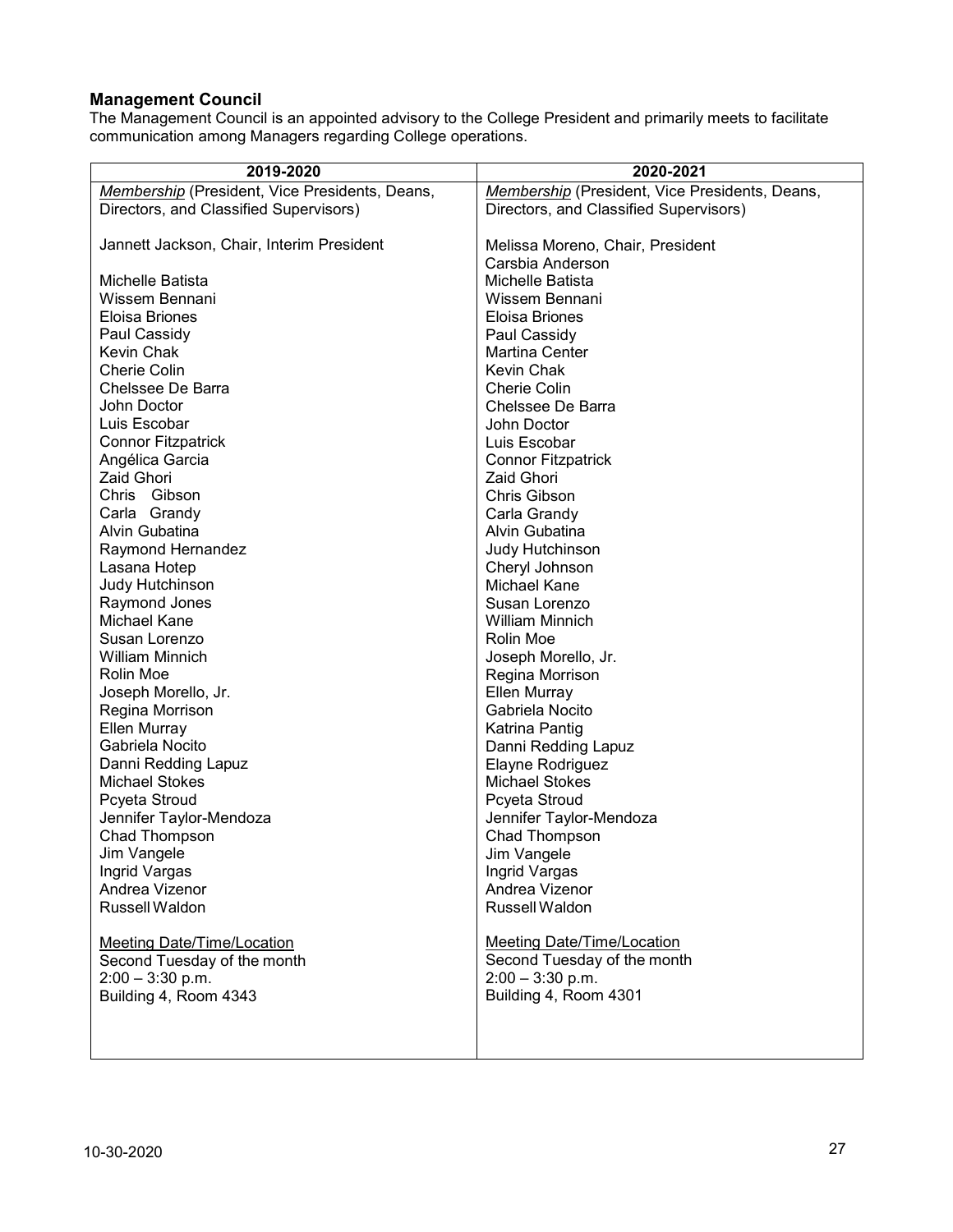# <span id="page-27-0"></span>**Outreach Committee**

| 2019-2020                                                                                                                                                                                                                                                                                                                                                                                                                                                                                                                                                                             | 2020-2021                                                                                                                                                                                                                                                                                                                                                                                                                                                                                                                                                      |
|---------------------------------------------------------------------------------------------------------------------------------------------------------------------------------------------------------------------------------------------------------------------------------------------------------------------------------------------------------------------------------------------------------------------------------------------------------------------------------------------------------------------------------------------------------------------------------------|----------------------------------------------------------------------------------------------------------------------------------------------------------------------------------------------------------------------------------------------------------------------------------------------------------------------------------------------------------------------------------------------------------------------------------------------------------------------------------------------------------------------------------------------------------------|
| Membership                                                                                                                                                                                                                                                                                                                                                                                                                                                                                                                                                                            | Membership                                                                                                                                                                                                                                                                                                                                                                                                                                                                                                                                                     |
| William Minnich, Co-Chair, Dean, Enrollment Services<br>Jeremy Evangelista, Co-Chair, College Recruiter<br>Raul Amaya, SparkPoint<br>Chris Branco, SS/CA Rep                                                                                                                                                                                                                                                                                                                                                                                                                          | William Minnich, Co-Chair, Dean, Enrollment Services<br>Jeremy Evangelista, Co-Chair, College Recruiter<br>Grace Beltran, COUN Rep<br>Chris Branco, SS/CA Rep                                                                                                                                                                                                                                                                                                                                                                                                  |
| Kristina Brower, BEPP Rep                                                                                                                                                                                                                                                                                                                                                                                                                                                                                                                                                             | Kristina Brower, BEPP Rep                                                                                                                                                                                                                                                                                                                                                                                                                                                                                                                                      |
| Martina Center, Middle College                                                                                                                                                                                                                                                                                                                                                                                                                                                                                                                                                        | Martina Center, Interim Director, Middle College                                                                                                                                                                                                                                                                                                                                                                                                                                                                                                               |
| Cherie Colin, Director, MCPR<br>Connor Fitzpatrick, MCPR/Classified Senate Rep<br>Stephanie Flores, Financial Aid<br>Lasana Hotep, Dean, SESP<br>Nancy Lam, BEPP Rep<br>Flor Lopez, SparkPoint<br>Melissa Matthews, COUN Rep<br>Ellen Murray, Director, Promise Scholars<br>Sha' Kuana Ona, Promise Scholars<br>Claudia Paz, SPWD Rep<br>Suzanne Poma, COUN Rep<br>Sindy Soto, Middle College<br>Pcyeta Stroud, BEPP Rep<br>Marisa Thigpen, ASLT Rep<br>Chad Thompson, Director, SparkPoint<br>Andrea Vizenor, Dean, SPWD<br>Stephanie Wells, GLPS Rep<br>Alyssa Wong-Conway, SMT Rep | Cherie Colin, Director, MCPR<br>Connor Fitzpatrick, MCPR/Classified Senate Rep<br>Patricia Flores, Financial Aid<br>Mylene Foo, ESL/LAN Rep<br>Alvin Gubatina, ASSC Rep<br>Alexandria Hatzistratis, KAD Rep<br>Flor Lopez, SparkPoint<br>Melissa Matthews, COUN Rep<br>Soledad McCarthy, BEPP Rep<br>Allen Ocampo, SESP Rep<br>Sha' Kuana Ona, Promise Scholars<br>Claudia Paz, SPWD Rep<br>Sindy Soto, Middle College<br>Pcyeta Stroud, BEPP Rep<br>Marisa Thigpen, ASLT Rep<br>Stephanie Wells, GLPS Rep<br>Alyssa Wong-Conway, STEM<br>Chris Woo, SS/CA Rep |
| VACANT, ASSC Rep                                                                                                                                                                                                                                                                                                                                                                                                                                                                                                                                                                      |                                                                                                                                                                                                                                                                                                                                                                                                                                                                                                                                                                |
| Meeting Date/Time/Location<br>To be determined                                                                                                                                                                                                                                                                                                                                                                                                                                                                                                                                        | <b>Meeting Date/Time/Location</b><br>To be determined                                                                                                                                                                                                                                                                                                                                                                                                                                                                                                          |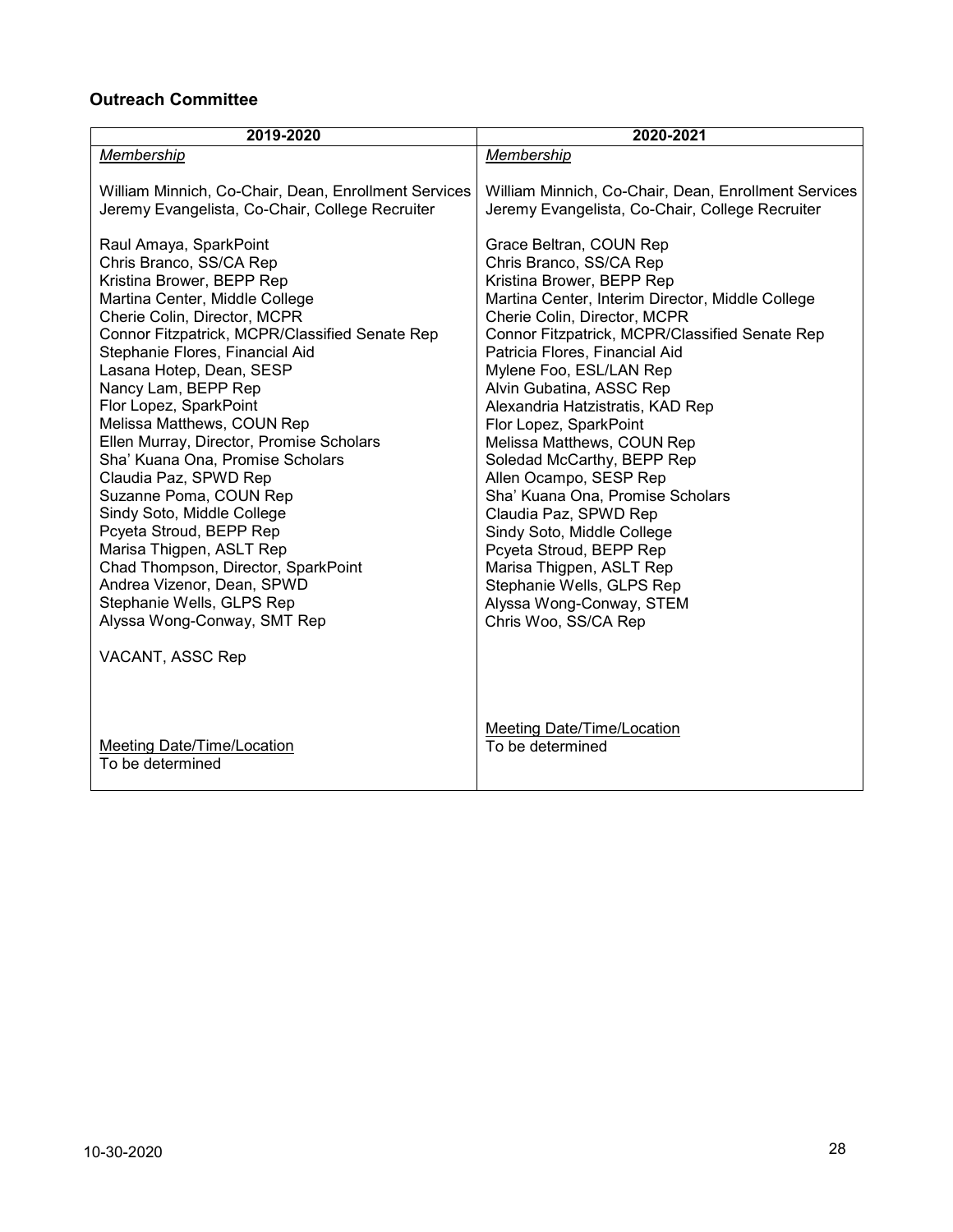### <span id="page-28-0"></span>**Scholarship Selection Committee**

The Scholarship Committee serves as a general policy advisory group to the scholarship program and as a selection committee for general scholarships and awards that may be assigned to their jurisdiction. The primary sources of scholarships for which this committee selects scholarship recipients are Skyline and District Foundation and Skyline Organization funds.

| 2019-2020                                                                                                                                                                                                                                                                                                                                                                                                                                                                                                                                                                                                                                                                                                                                                                                                                                                                                                              | 2020-2021                                                                                                                                                                                                                                                                                                                                                                                                                                                                                                                                                                                                                                                                                                                                                                                                                                             |
|------------------------------------------------------------------------------------------------------------------------------------------------------------------------------------------------------------------------------------------------------------------------------------------------------------------------------------------------------------------------------------------------------------------------------------------------------------------------------------------------------------------------------------------------------------------------------------------------------------------------------------------------------------------------------------------------------------------------------------------------------------------------------------------------------------------------------------------------------------------------------------------------------------------------|-------------------------------------------------------------------------------------------------------------------------------------------------------------------------------------------------------------------------------------------------------------------------------------------------------------------------------------------------------------------------------------------------------------------------------------------------------------------------------------------------------------------------------------------------------------------------------------------------------------------------------------------------------------------------------------------------------------------------------------------------------------------------------------------------------------------------------------------------------|
| Membership (members appointed by constituent                                                                                                                                                                                                                                                                                                                                                                                                                                                                                                                                                                                                                                                                                                                                                                                                                                                                           | Membership (members appointed by constituent                                                                                                                                                                                                                                                                                                                                                                                                                                                                                                                                                                                                                                                                                                                                                                                                          |
| groups)                                                                                                                                                                                                                                                                                                                                                                                                                                                                                                                                                                                                                                                                                                                                                                                                                                                                                                                | groups)                                                                                                                                                                                                                                                                                                                                                                                                                                                                                                                                                                                                                                                                                                                                                                                                                                               |
| William Minnich, Co-Chair, Dean, Enrollment Services                                                                                                                                                                                                                                                                                                                                                                                                                                                                                                                                                                                                                                                                                                                                                                                                                                                                   | William Minnich, Co-Chair, Dean, Enrollment Services                                                                                                                                                                                                                                                                                                                                                                                                                                                                                                                                                                                                                                                                                                                                                                                                  |
| Patricia Flores, Co-Chair, Financial Aid                                                                                                                                                                                                                                                                                                                                                                                                                                                                                                                                                                                                                                                                                                                                                                                                                                                                               | Patricia Flores, Co-Chair, Financial Aid                                                                                                                                                                                                                                                                                                                                                                                                                                                                                                                                                                                                                                                                                                                                                                                                              |
| Lindsey Ayotte, LA Rep<br>AJ Bates, SMT Rep<br>Michelle Batista, COUN Rep<br>George Buckingham, SS/CA Rep<br>Luciana Castro, LA Rep<br>Martina Center, Classified Senate Rep<br>Belinda Chan, Classified Senate Rep<br>Gina Ciardella, Classified Senate Rep<br>Brianna Clay, COUN Rep<br>Kevin Corsiglia, KAD Rep<br>Laura DeKaleita, SPWD Rep<br>Liza Erpelo, LA Rep<br>Safiyyah Forbes, SMT Rep<br>Zaid Ghori, GLPS Rep<br>Angelica Gorostiza, BEPP Rep<br>Monique Hernandez, SESP Rep<br>Flor Lopez, SparkPoint Rep<br>Soledad McCarthy, BEPP Rep<br>Pamela Ortiz, Classified Senate Rep<br>Katrina Pantiq, SESP Rep<br>Kennya Ruiz, Classified Senate Rep<br>Alberto Santellan, COUN Rep<br>Michael Stokes, Director, TRiO<br>Arthur Takayama, SS/CA Rep<br>Chad Thompson, Director, SparkPoint<br>Jessica Truglio, Classified Senate Rep<br>James "Jim" Wong, SS/CA Rep<br>Soodi Zamani, SMT Rep<br>Vacant, ASLT | AJ Bates, STEM Rep<br>Michelle Batista, COUN Rep<br>George Buckingham, SS/CA Rep<br>Luciana Castro, LA Rep<br>Belinda Chan, Classified Senate Rep<br>Gina Ciardella, Classified Senate Rep<br>Brianna Clay, COUN Rep<br>Kevin Corsiglia, KAD Rep<br>Laura DeKaleita, SPWD Rep<br>Liza Erpelo, LA Rep<br>Zaid Ghori, GLPS Rep<br>Angelica Gorostiza, BEPP Rep<br>Monique Hernandez, SESP Rep<br>Flor Lopez, SparkPoint Rep<br>Soledad McCarthy, BEPP Rep<br>Pamela Ortiz, Classified Senate Rep<br>Katrina Pantiq, SESP Rep<br>Elayne Rodriguez, STEM Rep<br>Kennya Ruiz, Classified Senate Rep<br>Alberto Santellan, COUN Rep<br>Jessica Silver-Sharp, ASLT Rep<br>Michael Stokes, Director, TRiO<br>Chad Thompson, Director, SparkPoint<br>Jessica Truglio, Classified Senate Rep<br>John Ulloa, SS/CA Rep<br>Soodi Zamani, STEM<br>Rep Vacant, ASLT |
| <b>Meeting Date/Time/Location</b>                                                                                                                                                                                                                                                                                                                                                                                                                                                                                                                                                                                                                                                                                                                                                                                                                                                                                      | Meeting Date/Time/Location                                                                                                                                                                                                                                                                                                                                                                                                                                                                                                                                                                                                                                                                                                                                                                                                                            |
| Meetings held as needed                                                                                                                                                                                                                                                                                                                                                                                                                                                                                                                                                                                                                                                                                                                                                                                                                                                                                                | Meetings held as needed                                                                                                                                                                                                                                                                                                                                                                                                                                                                                                                                                                                                                                                                                                                                                                                                                               |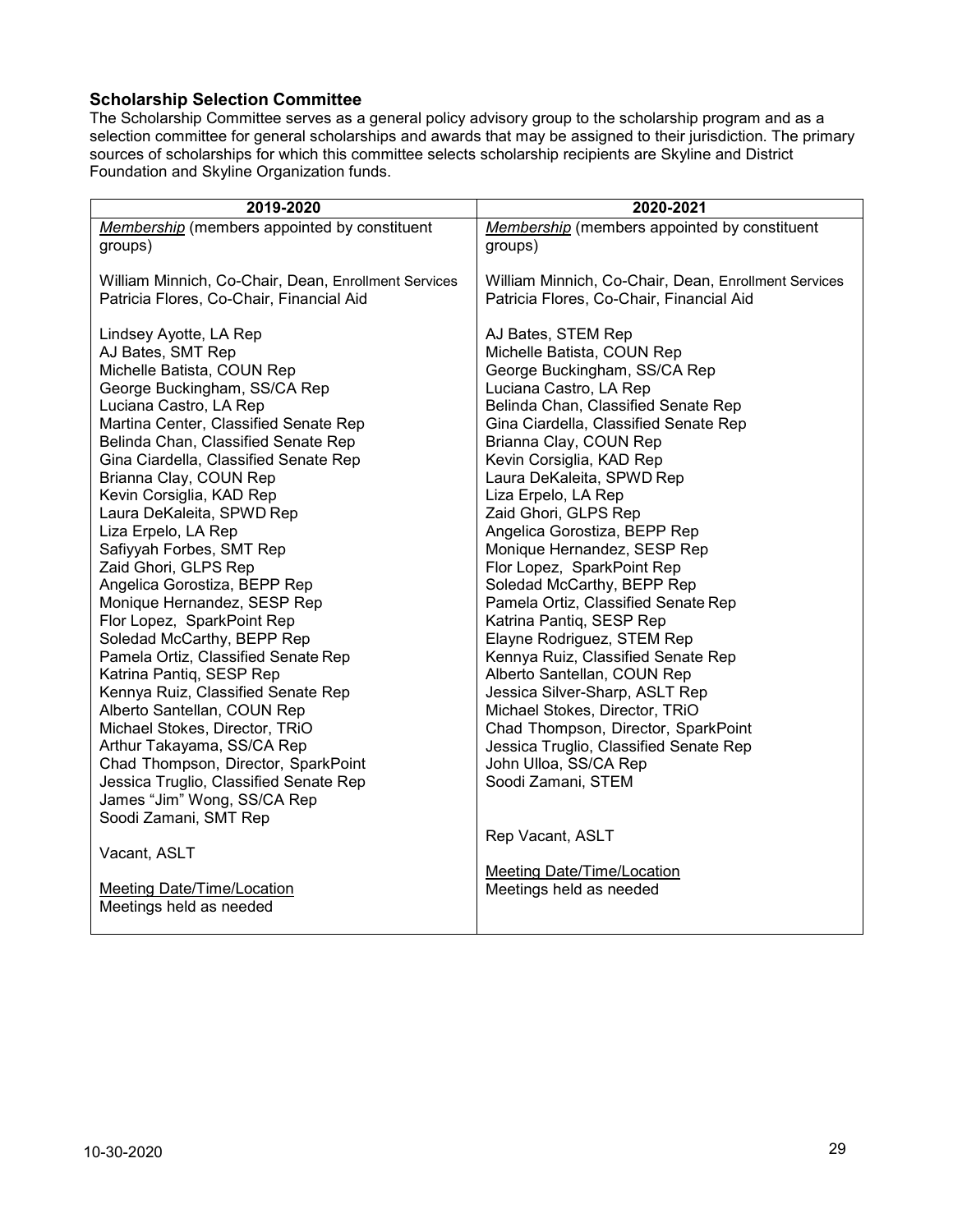# <span id="page-29-0"></span>**Student Scholarship Awards Ceremony Committee**

This committee is charged with planning and implementing the annual Student Scholarship Awards Ceremony and the Donor Appreciation Reception.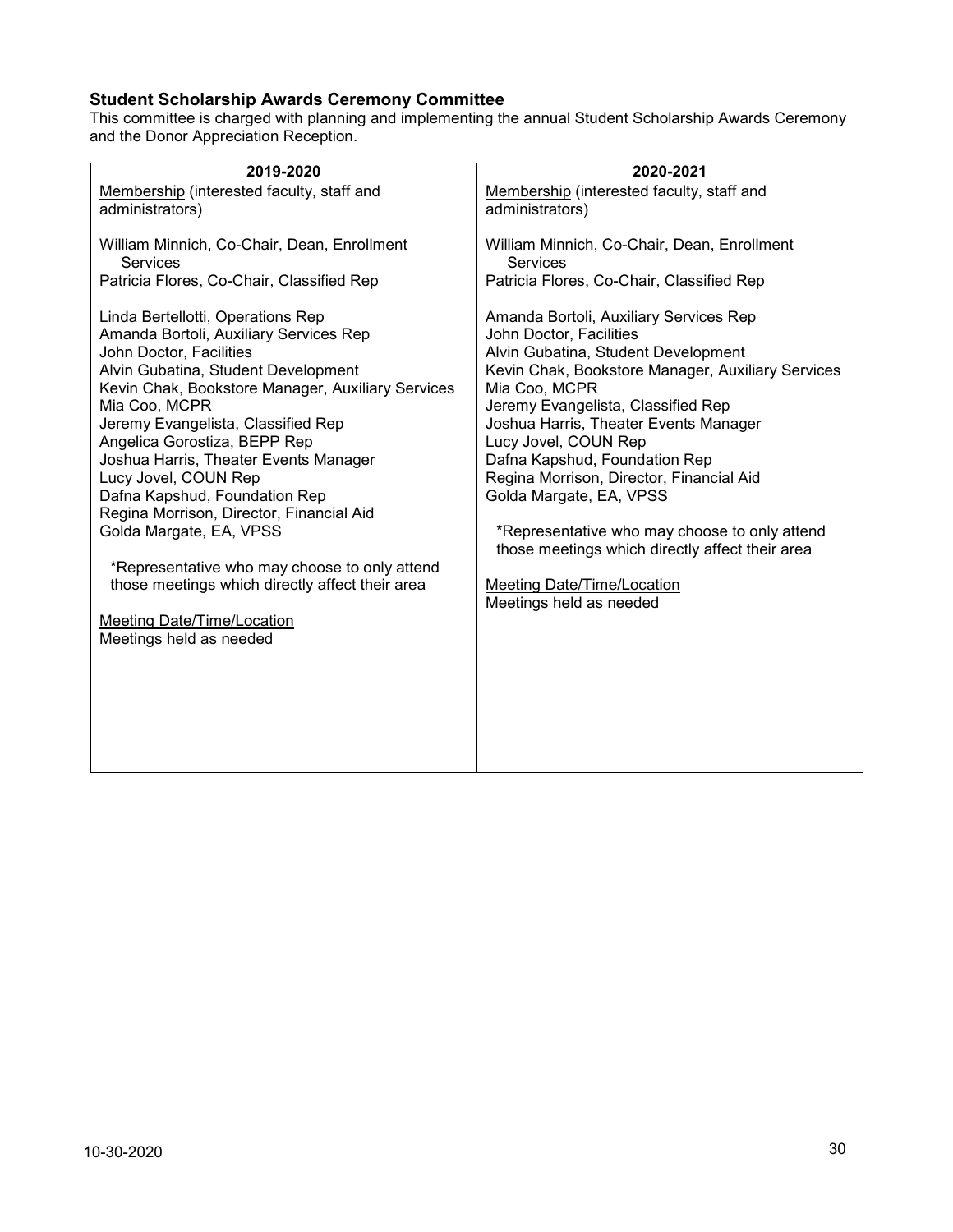# <span id="page-30-0"></span>**Student Services Leadership Team**

| 2019-2020                                                            | 2020-2021                                                                         |
|----------------------------------------------------------------------|-----------------------------------------------------------------------------------|
| Membership (Vice President of Student Services,                      | Membership (Vice President of Student Services,                                   |
| <b>Student Services Divisional Deans, and Managers)</b>              | <b>Student Services Divisional Deans, and Managers)</b>                           |
| Angélica Garcia, VP, Student Services                                | Carsbia Anderson, Interim VP, Student Services                                    |
| Michelle Batista, Director Student Support                           | Michelle Batista, Director Student Support                                        |
| Services/Title IX Deputy Coordinator                                 | Services/Title IX Deputy Coordinator                                              |
| Alvin Gubatina, Interim Director, Student<br>Development             | Alvin Gubatina, Interim Director, Student<br>Development                          |
| Gina Ciardella, VRC Rep                                              | Gina Ciardella, VRC Rep                                                           |
| Luis Escobar, Dean, Counseling                                       | Luis Escobar, Dean, Counseling                                                    |
| Melanie Espinueva- Aure, Faculty Coordinator,<br>EOP&S               | Melanie Espinueva- Aure, Faculty Coordinator,<br>EOP&S                            |
| Jeremy Evangelisa, College Recruiter                                 | Jeremy Evangelisa, College Recruiter                                              |
| Carla Grandy, Director Guided Pathways and<br>Comprehensive Redesign | Ernesto Hernandez, Interim Director Guided Pathways<br>and Comprehensive Redesign |
| Lasana Hotep, Dean, SESP                                             | Cheryl Johnson, Dean, SESP                                                        |
| Katrina Pantig, Program Services Coordinator, SESP                   | Katrina Pantig, Program Services Coordinator, SESP                                |
| Lucy Jovel, Transfer Center COUN Rep                                 | Lucy Jovel, Transfer Center COUN Rep                                              |
| Susan Lorenzo, Registrar, A&R                                        | Susan Lorenzo, Registrar, A&R                                                     |
| Golda Margate, Exec Asst VPSS Office                                 | Golda Margate, Exec Asst VPSS Office                                              |
| Melissa Matthew, Faculty Coordinator, DRC                            | Melissa Matthew, Faculty Coordinator, DRC                                         |
| William Minnich, Dean, Enrollment Services                           | William Minnich, Dean, Enrollment Services                                        |
| Nathaniel Nevado, GEN COUN Rep                                       | Nathaniel Nevado, GEN COUN Rep                                                    |
| Regina Morrison, Director, Financial Aid                             | Regina Morrison, Director, Financial Aid                                          |
| Michael Stokes, Director, TRiO                                       | Michael Stokes, Director, TRiO                                                    |
| Chad Thompson, Director, SparkPoint                                  | Chad Thompson, Director, SparkPoint                                               |
| Jim Vangele, Chief, Public Safety                                    | Jim Vangele, Chief, Public Safety                                                 |
| Lavinia Zanassi, Career COUN Rep                                     | Lavinia Zanassi, Career COUN Rep                                                  |
|                                                                      |                                                                                   |
| <b>Meeting Date/Time/Location</b>                                    | <b>Meeting Date/Time/Location</b>                                                 |
| Fourth Tuesday of the month                                          | Fourth Tuesday of the month                                                       |
| $10:00 - 11:30$ a.m.                                                 | $10:00 - 11:30$ a.m.                                                              |
| Building 4, Room 4343                                                | Building 4, Room 4343                                                             |
|                                                                      |                                                                                   |